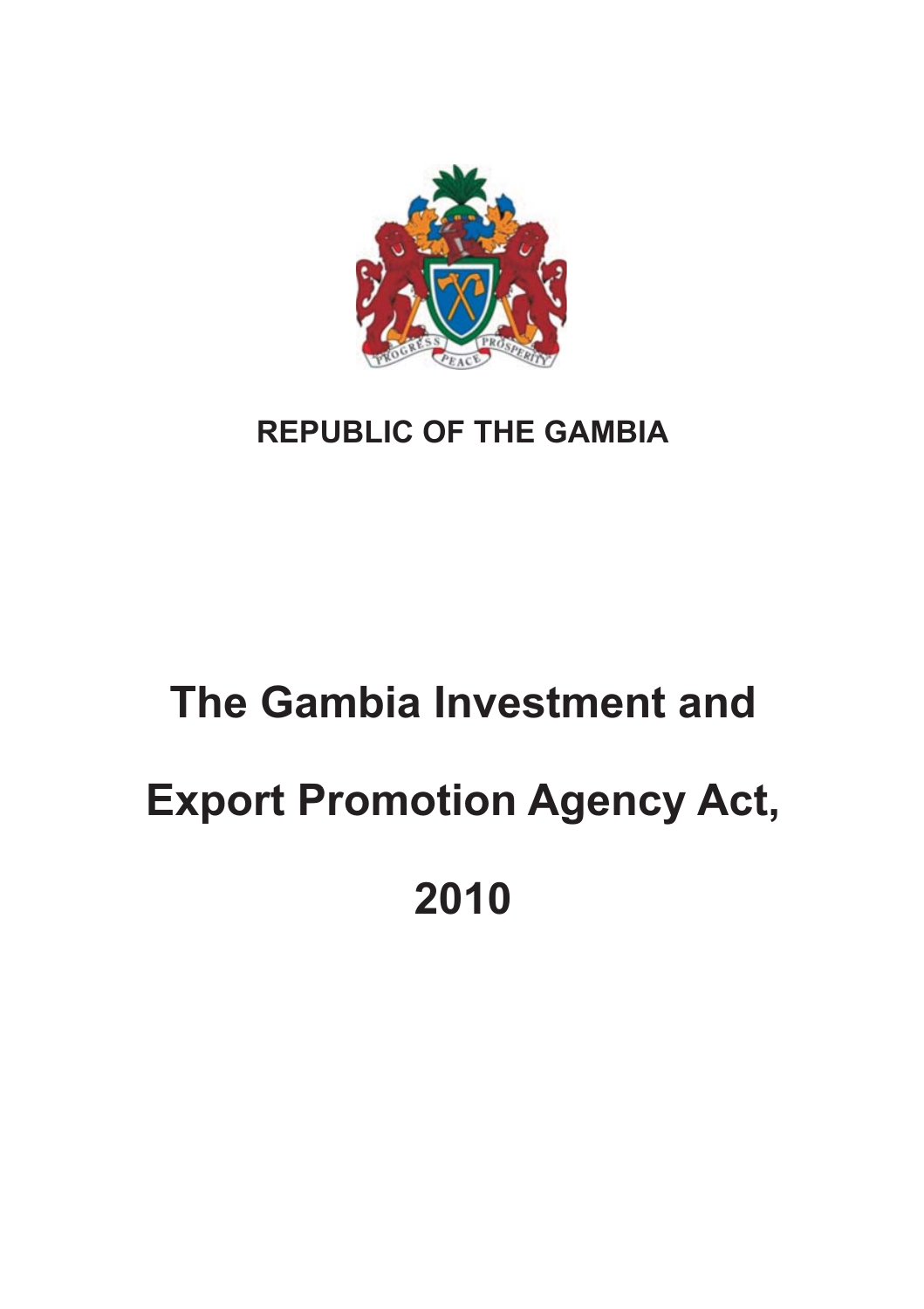## **THE GAMBIA INVESTMENT AND EXPORT PROMOTION AGENCY Act, 2010**

## **ARRANGEMENT OF SECTIONS**

**Section** 

## **PART I – PRELIMINARY**

- 1. Short Title
- 2. Interpretation
- 3. Administrative of the Act

## **PART II – ESTABLISHMENT OF THE GAMBIA INVESTMENT AND EXPORT PROMOTION AGENCY**

- 4. Establishment of the Gambia Investment and Export Promotion Agency
- 5. Functions of the Agency
- 6. Board of the Agency
- 7. Term of office of Board members
- 8. Functions of the Board
- 9. Meetings Of the Board
- 10. Disclosure of interest by Board members
- 11. Transaction of business without meeting
- 12. Allowances to members

## **PART III – MANAGEMENT AND ADMINISTRATION OF THE AGENCY**

- 13. Control of the general policy
- 14. Directives of the Minister
- 15. Chief Executive of the Agency
- 16. Secretary and other Staff
- 17. Disclosure of Pecuniary interest of employees in a contract
- 18. Disclosure of information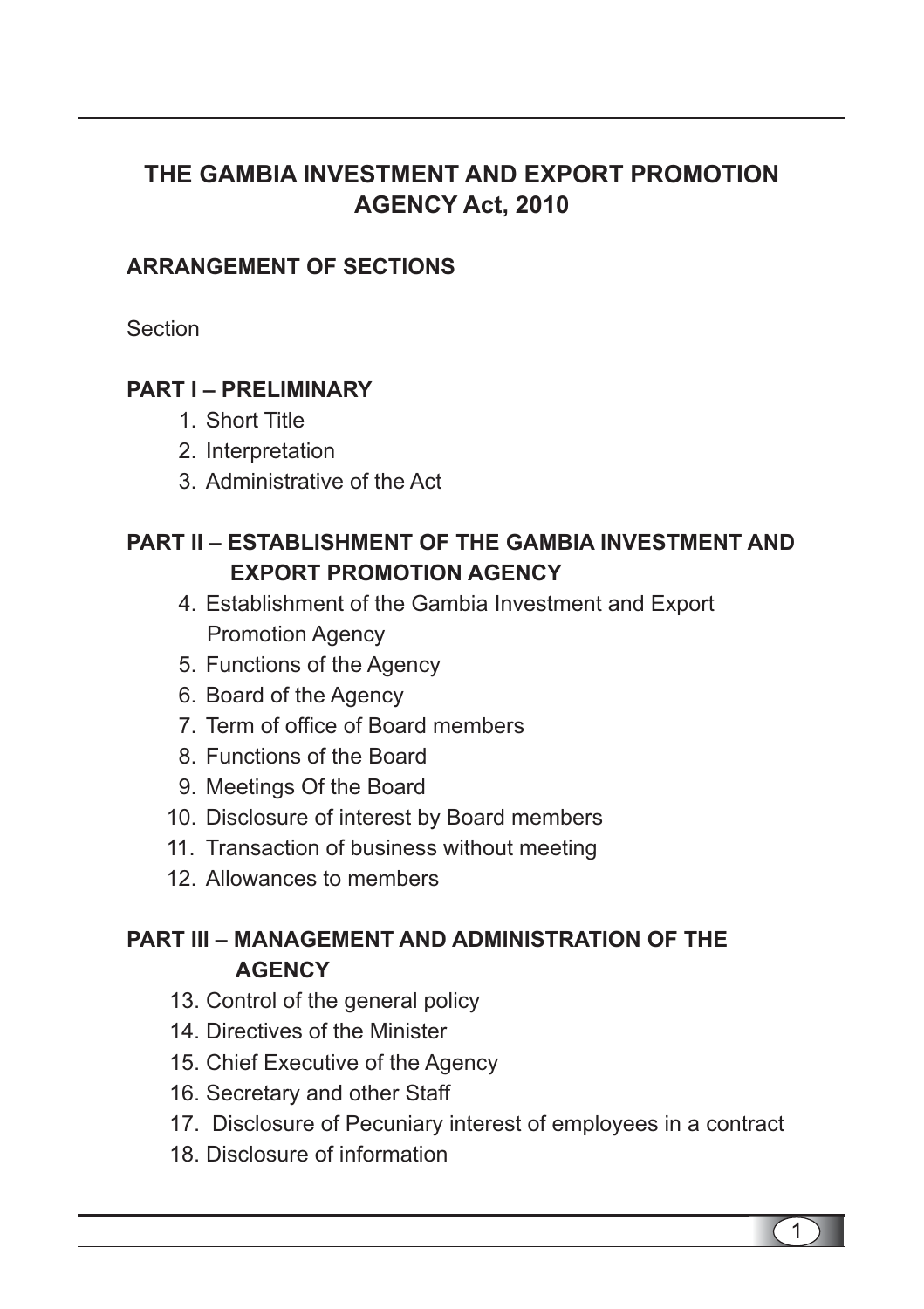## **PART IV – FINANCIAL PROVISIONS**

- 19. Funds of the Agency
- 20. Estimates account and audit
- 21. Accounts and Audit
- 22. Annual report

## **PART V – LEGAL PROCEEDINGS**

- 23. Notice of Legal Action
- 24. Representation
- 25. Indemnity

## **PART VI – FORMS OF INVESTMENT**

- 26. Government encouragement of investment
- 27. Fields of activity open to investors
- 28. Fields of activity closed to Investors
- 29. Forms of Investment
- 30. Contribution of Capital to foreign joint ventures
- 31. Incorporation, registration or establishment
- 32. Legal Forms of Investment Enterprise
- 33. Ownership of Investment enterprise

## **PART VII – SPECIAL INVESTMENT CERTIFICATE**

- 34. Application for a special investment certificate
- 35. Priority Sectors
- 36. Issuance of Special Investment Certificate
- 37. Implied terms and conditions of special investment certificate
- 38. Register of Letters of award
- 39. Suspension and revocation of special investment certificate
- 40. Cessation of business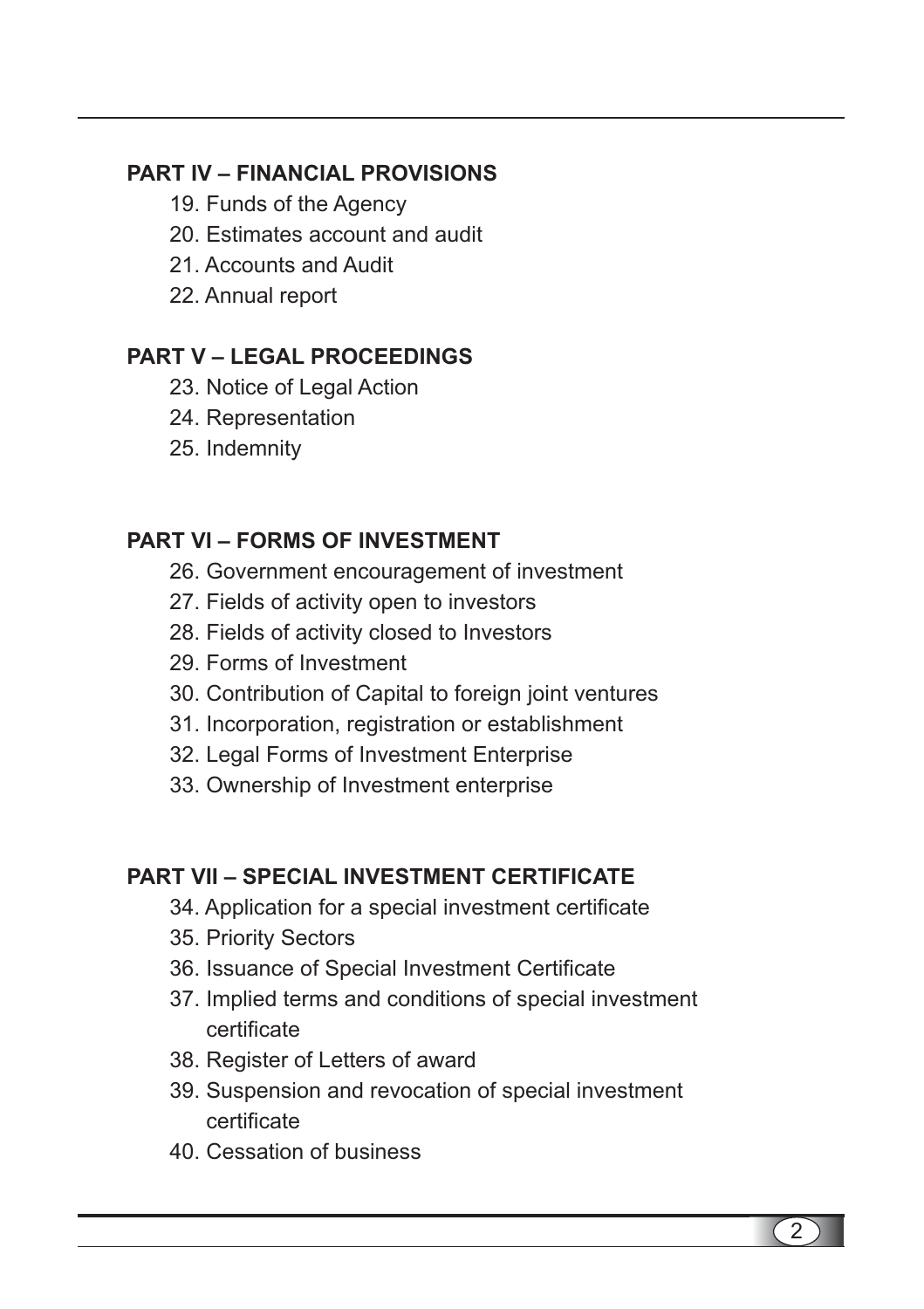## **PART VIII – GUARANTEES, RIGHTS AND OBLIGATIONS OF INVESTORS**

- 41. Government protection of investment
- 42. Compulsory acquisition by Government
- 43. Valuation
- 44. Lease and ownership of land
- 45. Non Intervention by Government
- 46. Right to Import and export
- 47. Right to profit distribution
- 48. Employment of foreign Personnel
- 49. Entry and exit of Foreign Investors
- 50. Work permits
- 51. Personal Income tax
- 52. Bank accounts
- 53. Transfer of funds abroad
- 54. Limitation on the right to transfer funds abroad
- 55. Dispute resolution
- 56. Environmental, health, and safety laws
- 57. National standards of the Gambia
- 58. Union representation, social insurance, and welfare
- 59. Accounting Standards and Audit
- 60. Duties and tariffs

## **PART IX – INVESTMENT INCENTIVES**

- 61. Priority Investment categories
- 62. Tax holidays
- 63. Tariff and sales tax incentives
- 64. Criteria for accessing investment incentives
- 65. Publication of incentives granted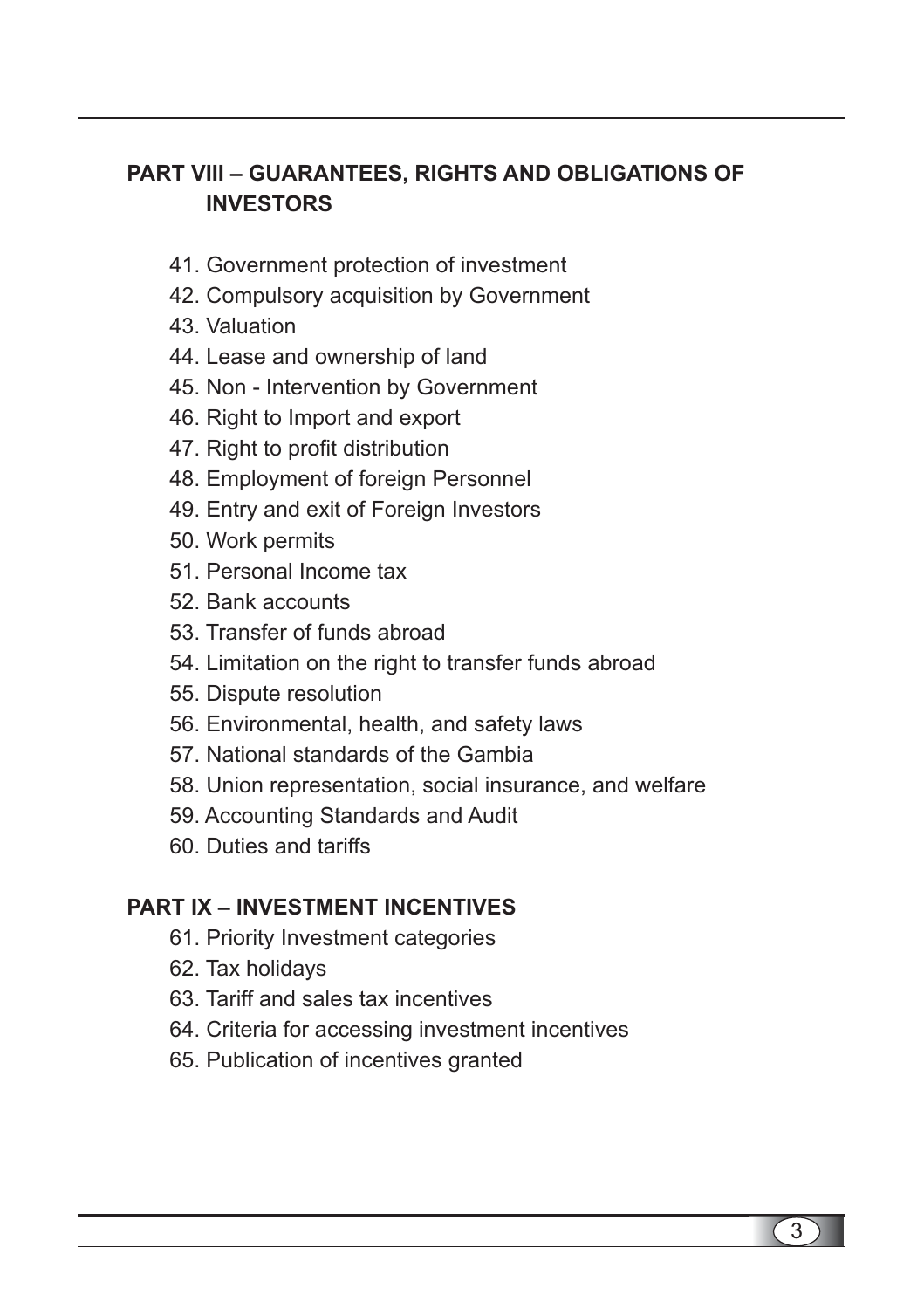## **PART X – INCENTIVES FOR EXPORT PROMOTION**

66. Incentives For export oriented enterprises

## **PART XI – EXPORT PROCESSING ZONES**

- 67. Establishment and objects of export processing Zones
- 68. Types of Zones
- 69. Zone Operators
- 70. Licensing of zone operators
- 71. Functions of Zone operators
- 72. Licensing of zone enterprises
- 73. Register of licences
- 74. Duration of Licence
- 75. Suspension, amendment and revocation of licences
- 76. Goods Taken into and out of the zone
- 77. Goods manufactured in a zone
- 78. Removal of goods from a zone
- 79. Restriction on goods and activities
- 80. Incentives for zone investors

## **PART XII – SUPPORT TO MICRO, SMALL AND MEDIUM ENTERPRISES**

81. Support to micro, small and medium enterprises

## **PART XIII – OFFENCES AND PENALTIES**

82. Offences and penalties

## **PART XIV- MISCELLANEOUS**

- 83 .Inconsistency among laws
- 84. Regulations
- 85. Repeal
- 86. Savings and Transitions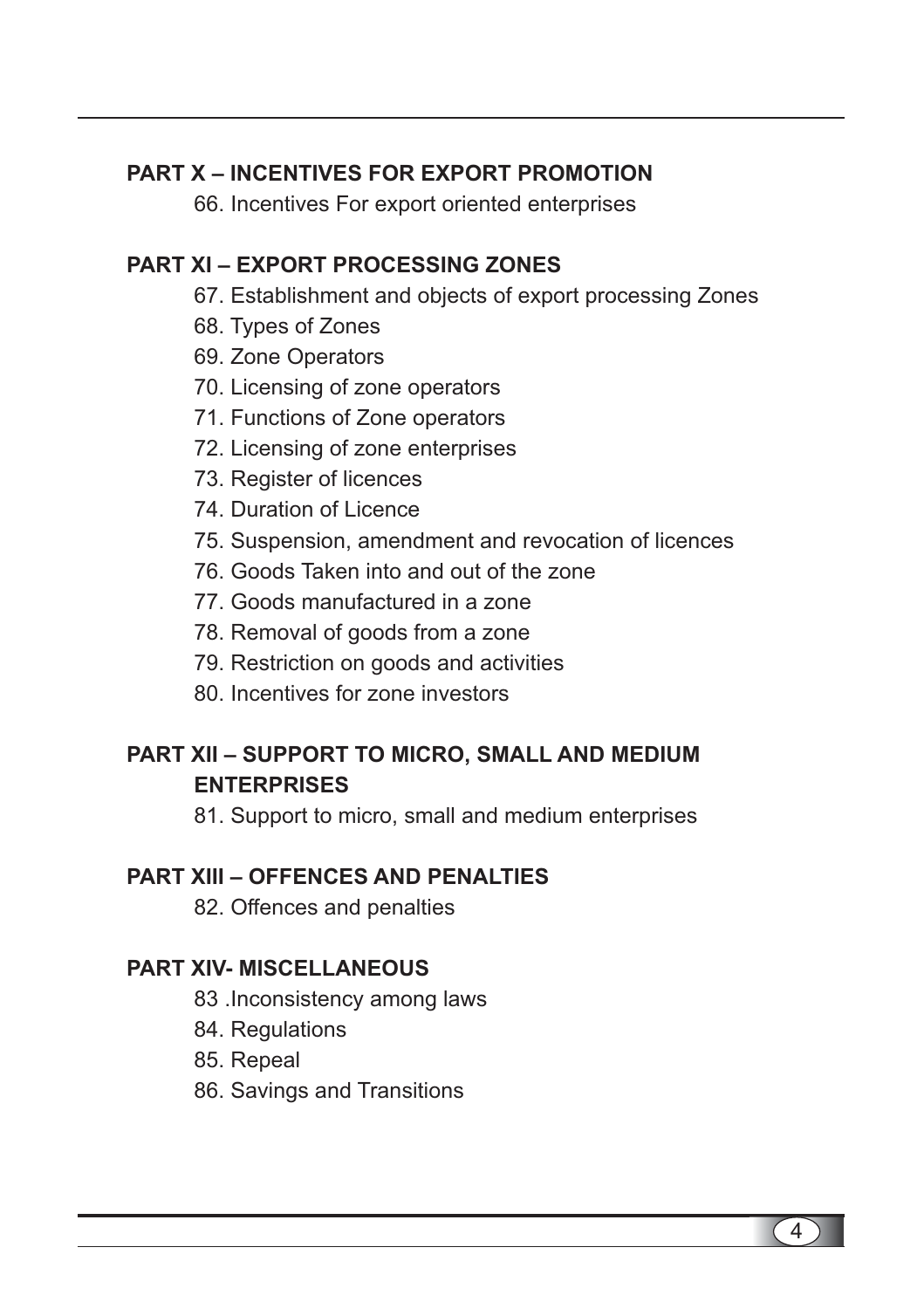## **The Gambia Investment and Export Promotion Agency Act, 2010**



**The Gambia No. 3 OF 2010 Assented to by The President this 26th day of May, 2010**



**AN ACT** to establish The Gambia Investment and Export Promotion Agency, create export processing zones and to create a conducive environment for investments and enterprise development in The Gambia and for connected matters.

[ 26th May, 2010 ]

**ENACTED by The President and the NationalAssembly.**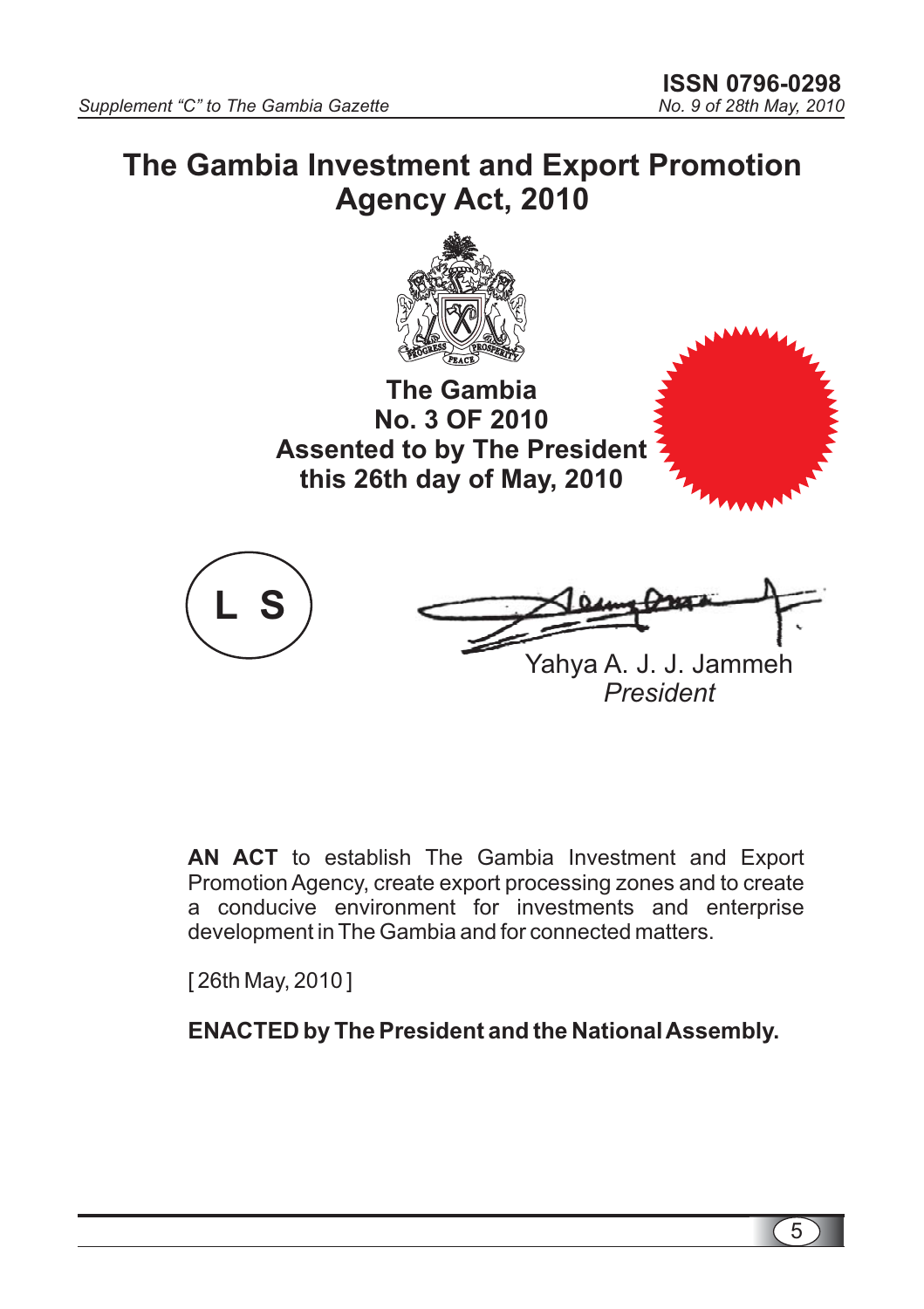## **PART I – PRELIMINARY**

| Short title and<br>commencement | 1. This Act may be cited as The Gambia Investment and<br>Export Promotion Agency Act, 2010 and shall come into<br>force on the day the Minister appoints by Order published in<br>the Gazette. |  |
|---------------------------------|------------------------------------------------------------------------------------------------------------------------------------------------------------------------------------------------|--|
| Interpretation                  | 2. In this Act, unless the context otherwise requires -                                                                                                                                        |  |
|                                 | "Agency" means The Gambia Investment and Export<br>Promotion Agency;                                                                                                                           |  |
|                                 | "Board" Means the Board of the Agency;                                                                                                                                                         |  |
|                                 | "Chief Executive" means the Chief Executive of the<br>Agency;                                                                                                                                  |  |
|                                 | "customs territory" means the territory outside the export<br>processing zones where the customs laws of The Gambia<br>are applicable in full;                                                 |  |
|                                 | "domestic investor" means-                                                                                                                                                                     |  |
|                                 | (a) An investor who is a citizen of The Gambia;                                                                                                                                                |  |
|                                 | (b) A partnership in which the controlling interest is<br>owned by a Gambian citizen; or                                                                                                       |  |
|                                 | (c) A body corporate in which the majority of the<br>shares are held by a Gambian citizen;                                                                                                     |  |
|                                 | "foreign investment" includes foreign direct investment,                                                                                                                                       |  |
|                                 | franchises, turnkey contracts and portfolio investments;                                                                                                                                       |  |
|                                 | "foreign investor" means-                                                                                                                                                                      |  |
|                                 | (a) An investor, who is not a citizen of The Gambia;                                                                                                                                           |  |
|                                 | (b) A partnership in which the controlling interest is<br>owned by non Gambians;                                                                                                               |  |

(c) A body corporate incorporated in The Gambia in which more than twenty five percent of its voting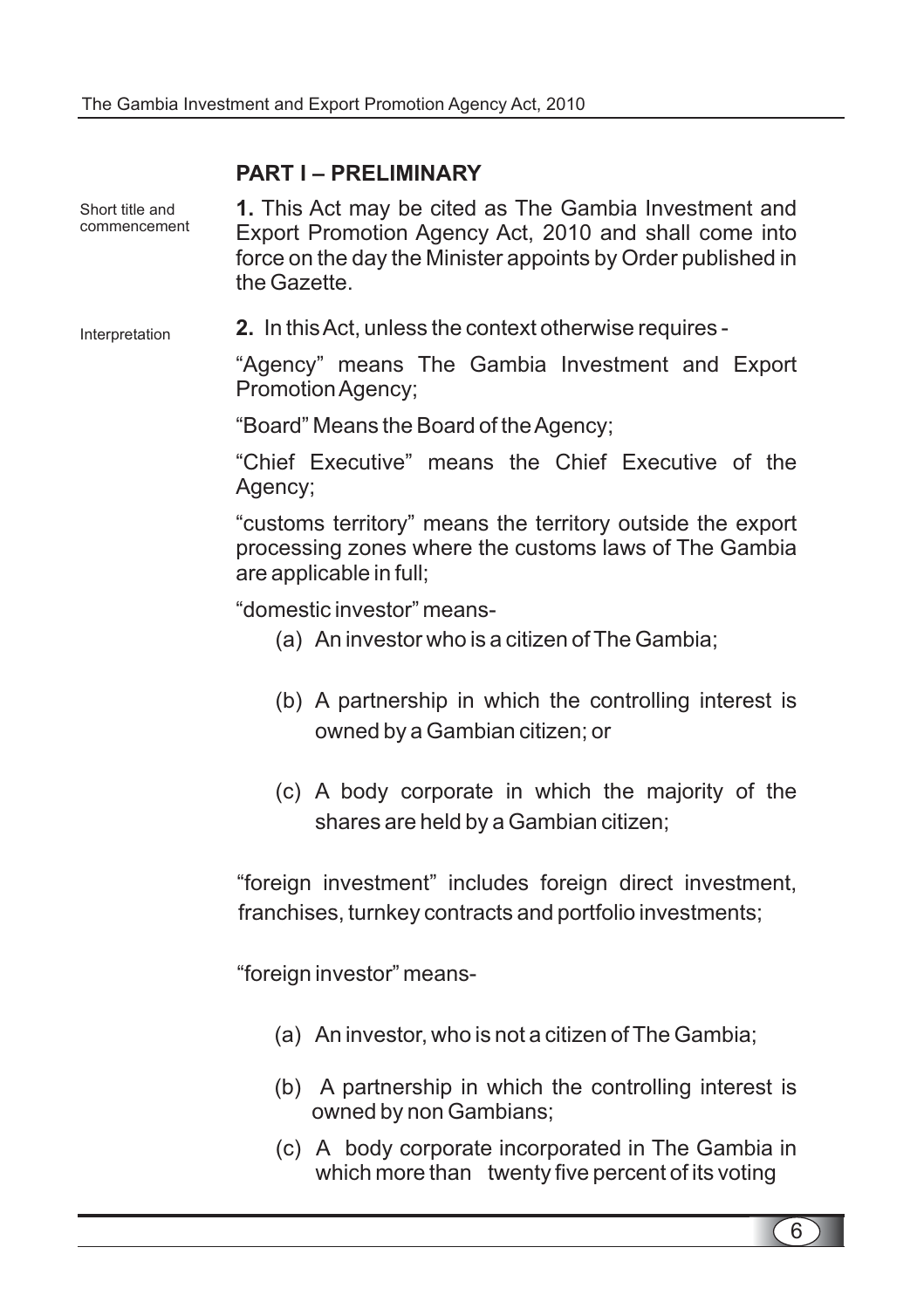rights are held by non Gambians.

(d) a body corporate incorporated outside the Gambia in which the majority of the shares are held by non Gambians;

"export Processing zone" means a designated part of customs territory where goods introduced are generally regarded as being outside the customs territory as far as import duties and taxes are concerned, but are restricted by controlled access;

"Government" means the Government of the Republic of The Gambia;

"investment" means the creation or acquisition of new business assets and includes the expansion, restructuring or rehabilitation of an existing business enterprise:

"investment enterprise" means an enterprise owned by an investor or a group of investors;

"Minister" means the Minister responsible for matters relating to Industry and "Ministry" shall be construed accordingly;

"portfolio investor" means an investor who owns five percent or less of the equity or stock of an investment enterprise without having day- to-day management supervision;

"President" means the President of the Republic of The Gambia;

"special investment certificate" means a special investment certificate issued under Part VII;

"Strategic industry" means an investment enterprise operating in mining, and petroleum exploration and under refinery activities: and

"zone" means an export processing zone.

Administration of the Act

**3.** This Act is administered by The Gambia Investment and Export Promotion Agency established under section 4.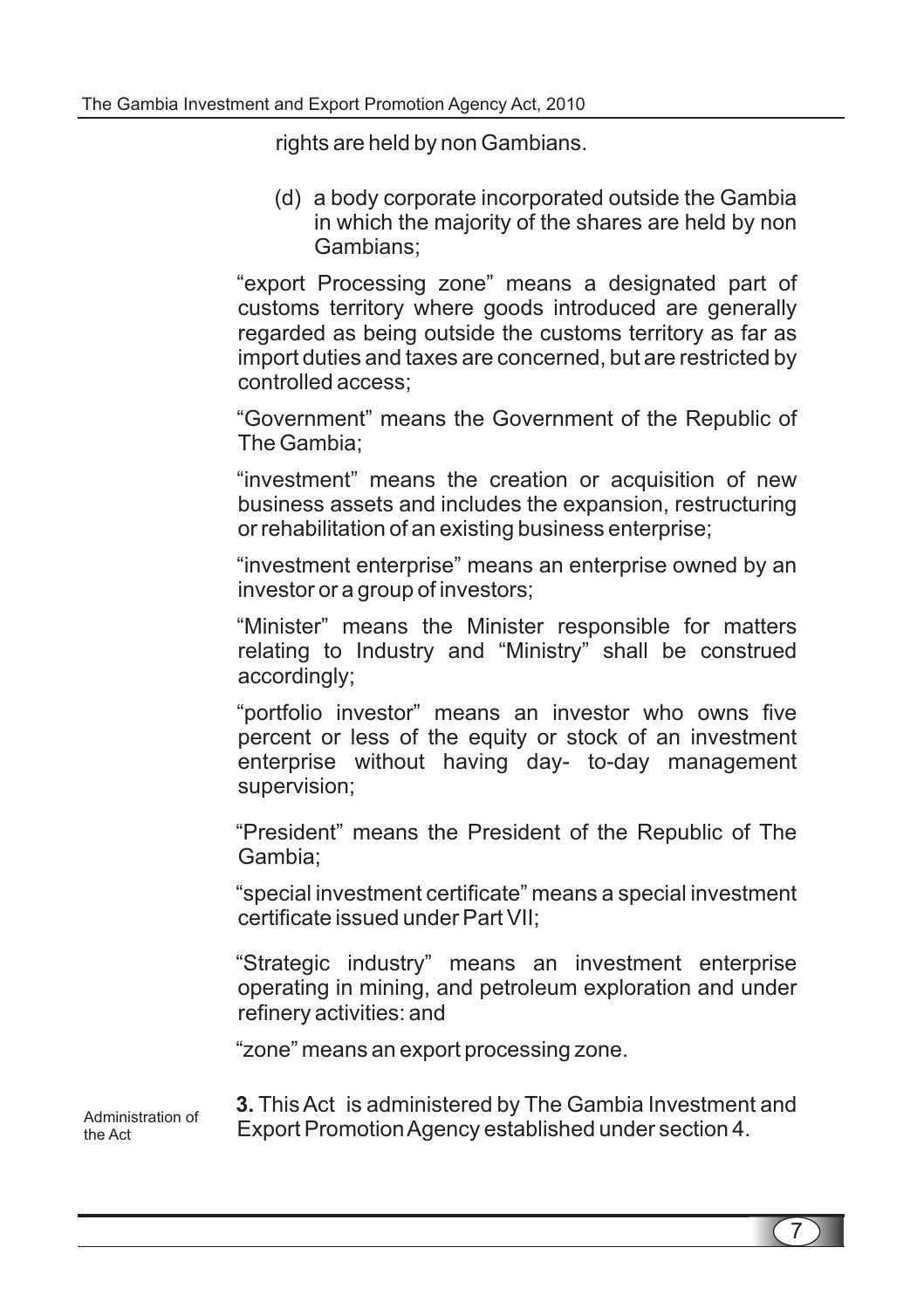## **PART II - ESTABLISHMENT OF THE GAMBIA INVESTMENTAND EXPORT PROMOTIONAGENCY**

Establishment of The Gambia Investment and Export Promotion Agency.

**4.** (1) There is established by this Act The Gambia Investment and Export PromotionAgency.

(2) The Agency is a body corporate with perpetual succession and a common seal.

- (3) TheAgency may-
	- (a) sue and be sued in its corporate name;
	- (b) enter into contracts and acquire, hold and dispose of property; and
	- (c) so far as it is possible for a body corporate to do so, exercise the rights, powers and privileges and incur the liabilities and obligations of a natural person of full age and capacity.

(4) The application of the common seal of the Agency shall be authenticated by the signature of the Chief Executive or his or her designated representative.

(5)Adocument bearing the imprint of the seal of theAgency is presumed to be properly sealed unless the contrary is proved.

**5.** The functions of theAgency are to -

(a) promote investments in The Gambia by projecting its image as an investor friendly country;

(b) conduct investment missions to a attract investors to The Gambia;

(c) facilitate the securing of investment incentives by investors;

(d) provide investors with the necessary information to apply for incentives;

(e) undertake the analysis of applications for incentives, for location in an export processing zone or to become an export processing zone operator;

Functions of the Agency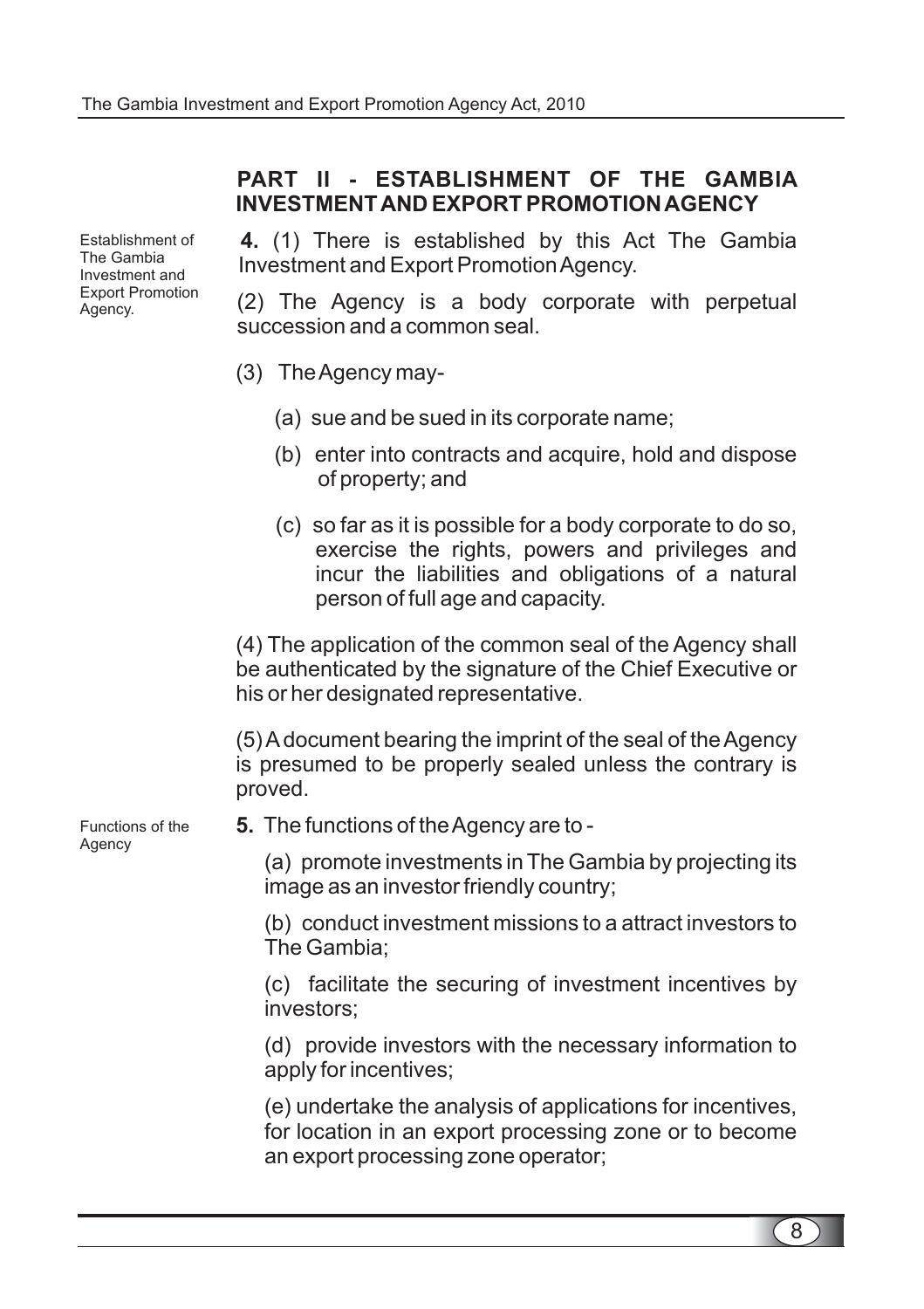(f) collect data on investment, particularly investments that have received incentives;

(g) monitor the performance of investors in respect of their obligations as set out in their investment proposals, or special investment certificate and take appropriate action in the event of a violation;

(h) formulate and implement investment, export and enterprise development guidelines and investment promotion strategies;

(i) promote and facilitate the development of micro, small and medium enterprises;

(j) register and keep a record of all investment enterprises;

(k) undertake trade and sector studies, including market surveys, with a view to identifying investment opportunities;

(l) advise Government on investment, export and industrial policy and related matters; and

(m) do any other act which may be incidental or conducive to the attainment of the objectives of the Agency or the exercise of its powers under thisAct.

(1) TheAgency is administered by a Board consisting of - **6.**

- (a) a Chairperson;
- (b) the Chief Executive;

(c) the Permanent Secretary of the Ministry or his or her designated representative;

(d) the Permanent Secretary of the Ministry of Finance, or his or her designated representative;

(e) the Permanent Secretary of the Ministry responsible for Works, Construction and Infrastructure or his or her designated representative; and

(f) four representatives from the Private sector, who have experience and expertise in manufacturing, export, commercial or financial matters, one of whom shall also be the chairperson to the Board.

Board of the Agency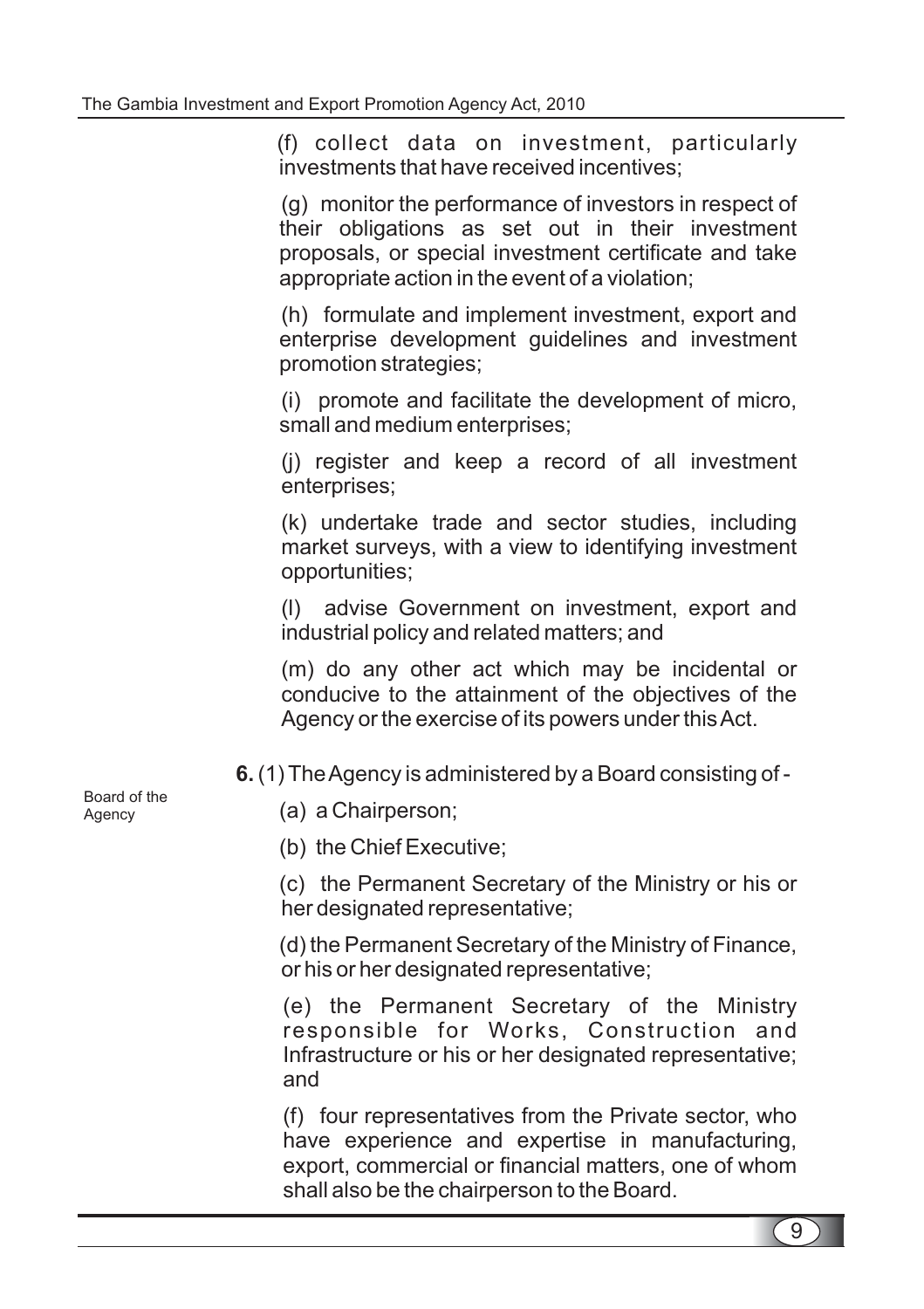(2) The members shall elect one of their number to be the Vice Chairman of the Board.

- (3) The Board members shall be appointed by the President on the recommendation of the Minister.
- (1) Except for ex officio members, members of the board **7.** shall hold office for a renewable term of three years.
	- (2) A member of the Board may resign from office by giving one month's written notice of his or her resignation to the President.
- The functions of the Board are to **8.**

(a) develop and review the list of investment priority sectors and areas under this Act in consultation with the Ministry;

(b) modify and update the priority categories under this Act with the approval of the Minister;

(c) establish an investment monitoring committee consisting of representatives from the Ministry, the Ministry responsible for finance, the Gambia Revenue Authority and the Agency to monitor and evaluate the performance of investors that have received incentives;

(d) recommend to the Minister the revocation of a special investment certificate for an investor who has not adhered to his or her investment proposal; and

(e) establish such other committees as it deems necessary.

(1) The Board shall meet at least four times during the year at such place and time as the Chairperson, or in his or her absence the Vice Chairperson may determine. **9.**

(2) At a meeting of the Board -

(a) the Chairperson shall preside and in his or her absence, the Vice Chairperson shall preside, and in the absence of both, members shall appoint one of their number to preside;

(b) a majority of the Board members shall form a quorum; and

Term of office of Board members

Functions of the Board

Meetings of the Board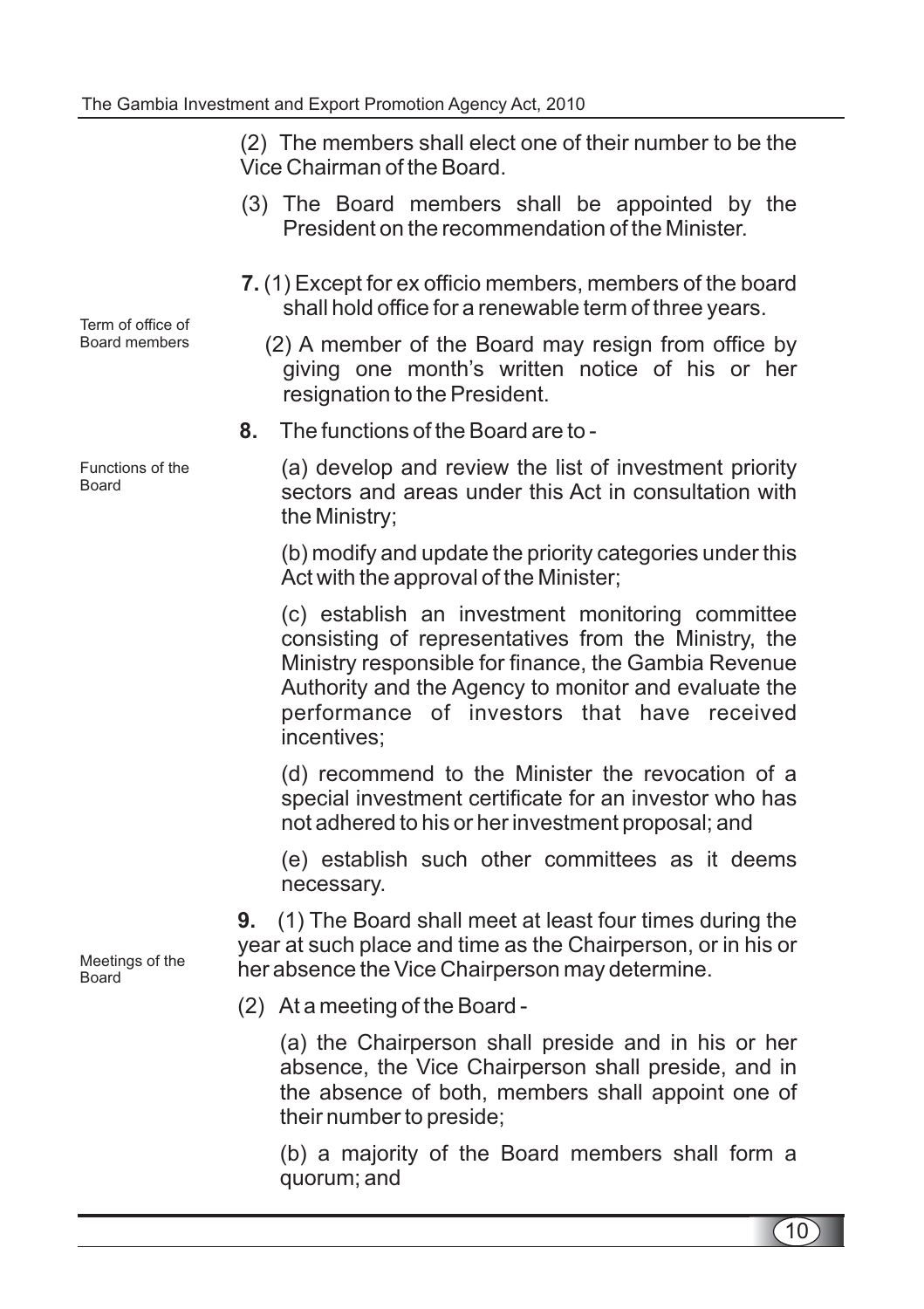(c) subject to subsection (4), each Board member shall have one vote on a matter brought up for deliberation.

(3) If there is an equality of votes, the Chairperson of the meeting shall have a casting vote.

(4) The Board may co-opt a person to act as an adviser at its meeting but he or she shall not vote at the meeting.

(5) Subject to the provision of thisAct, the Board and any of its committees may regulate its own procedure.

(1) If a member of the Board has a direct or indirect **10.** personal interest in the outcome of the deliberations of the Board in relation to a matter considered at a meeting -

> (a) the member shall disclose the nature of the interest at the meeting and the disclosure shall be recorded in the minutes of the meeting; and

> (b) the member shall withdraw from the deliberations of the Board in respect of that matter and not vote on it.

(2) A Board member who contravenes sub- section (1) may be removed from office by the President on the recommendation of the Minister.

**11.** A resolution is a valid resolution of the Board even though it was not passed at a meeting of the Board if-

(a) it is signed or assented to by a simple majority of the members; and

(b) notice of the proposed resolution was given to each member and the Chief Executive.

12. A member of the Board and a person co-opted shall be paid such allowances as the Minister may approve.

Disclosure of interest by Board members

Transaction of business without meeting

Allowances to members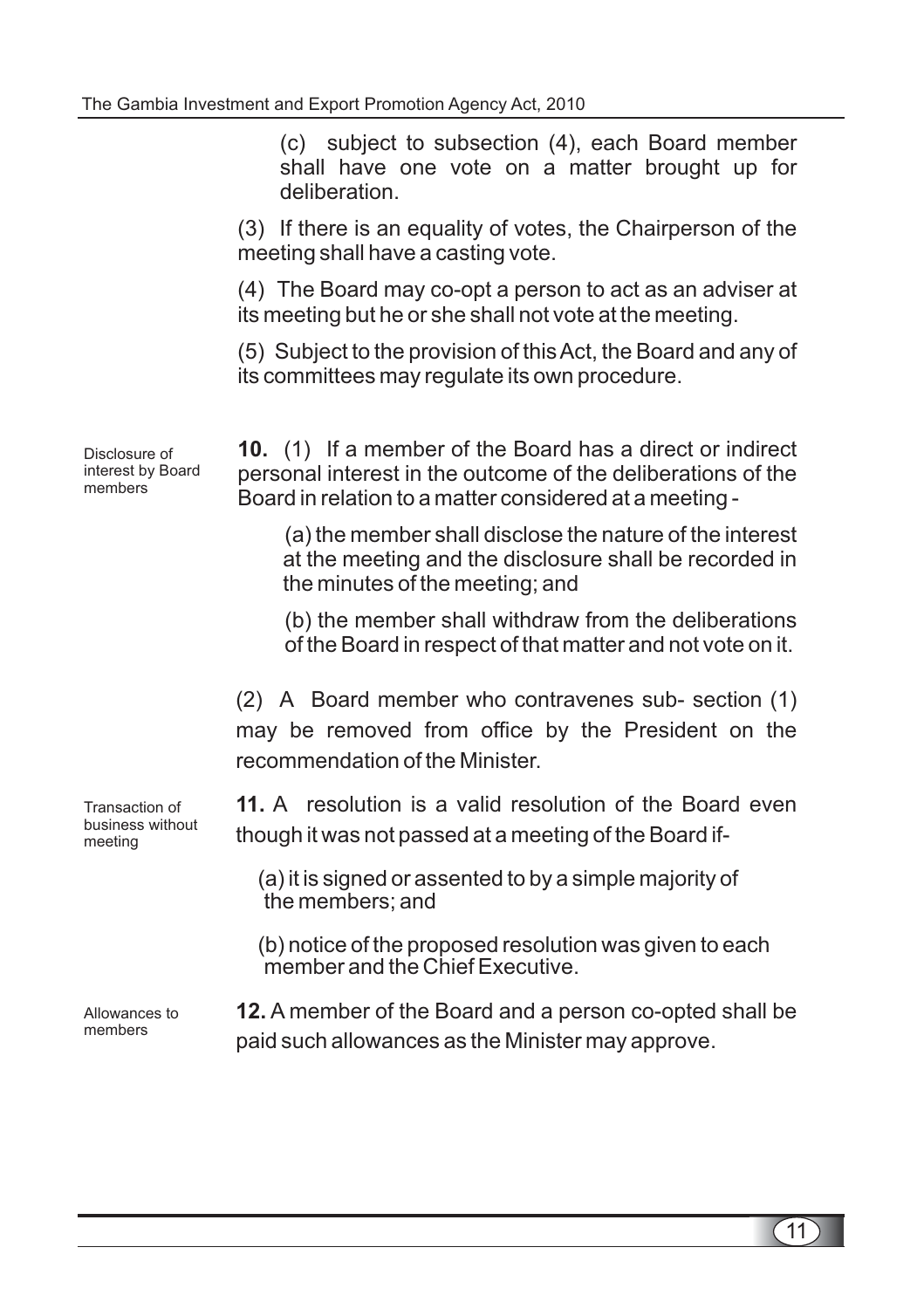## **PART III - MANAGEMENT AND ADMINISTRATION OF THEAGENCY**

**13.** The formulation of the general policy of the Agency is, **14.** Notwithstanding section 13, the Minister may give **15.** (1) The Agency is headed by a Chief Executive officer **16.** (1) The Board shall appoint an officer from amongst the subject to thisAct, vested in the Board. general directives in writing to the Board on matters of policy and the Board shall comply with such directions. who shall be appointed by the President after consultation with the Public Service Commission. (2) The Board may delegate to the Chief Executive such of its functions, as are necessary to enable him or her transact the day-to-day business of theAgency efficiently. Employees of theAgency to be the Secretary to the Board. (2) The Secretary shall- (a) keep the books and records and conduct the correspondence of the Board; (b) prepare the agenda for Board meetings after Consultation with the Chief Executive officer and the Chairperson; (c) record the minutes of meetings of the Board; and (d) perform such other functions as the Board or Chief Executive may assign him or her. (3) The Board shall appoint for the Agency, such professional and support staff as may be required for the purposes of the efficient discharge of the functions of the Agency. (4) The remuneration and conditions of service of the staff of theAgency shall be determined by the Board. Control of general policy Directives of the Minister Chief Executive of the Agency Secretary and other staff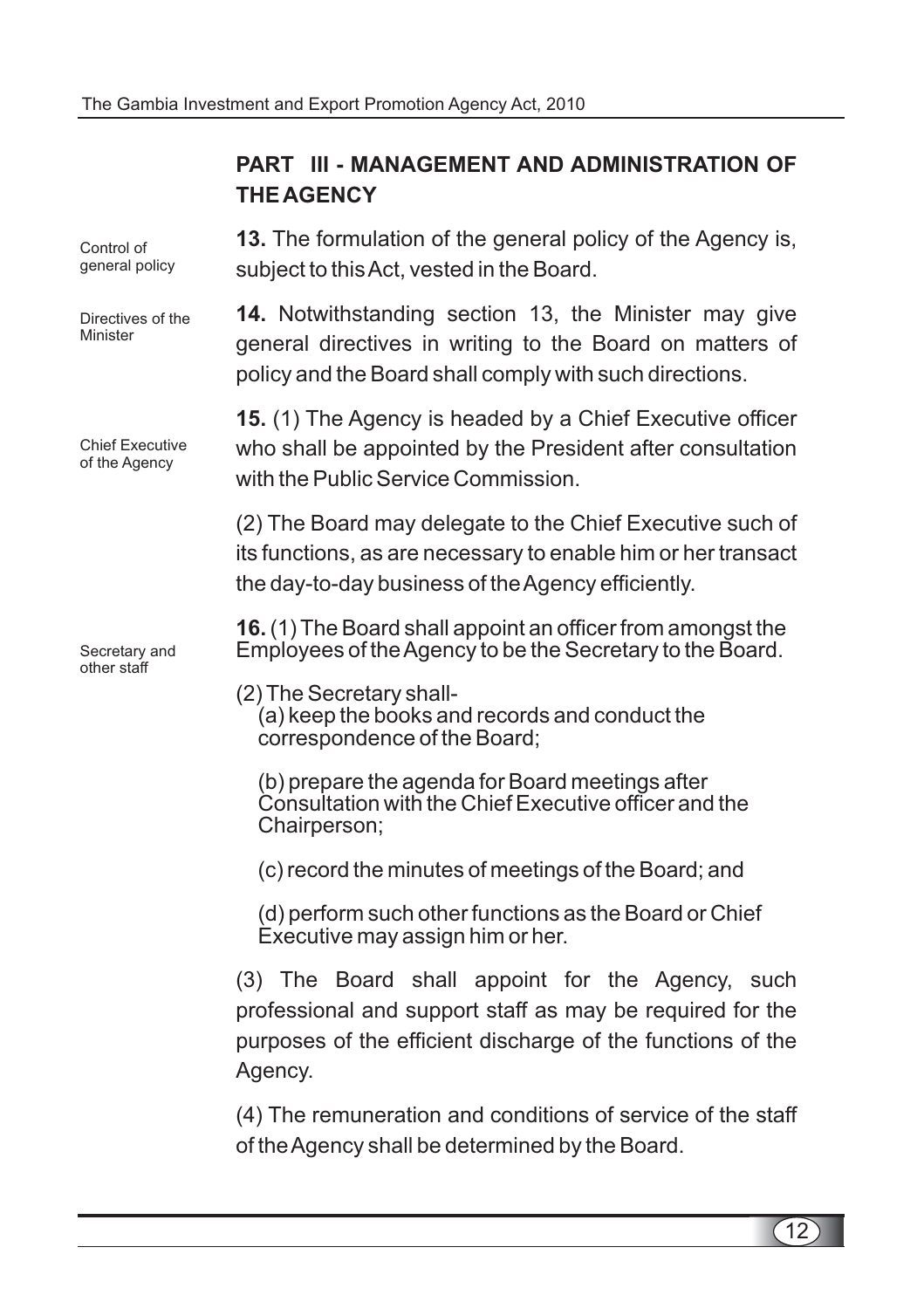(5) The Board is responsible for the discipline and removal of employees of theAgency.

(6) The Board shall make regulations to establish schemes for pension, gratuity and other retirement benefits for employee of theAgency.

17. The Chief Executive and an employee of the Agency shall not -

(a) hold any other office of employment outside theAgency during his or her tenure; or

(b) have a direct or indirect pecuniary interest in any contract entered or to be entered into by theAgency without first disclosing that interest to the Board.

**18.** An employee of the Agency shall not disclose to a person or use a return or information acquired from an investor under thisAct, unless-

(a) authorised by the Chief Executive for the sole purpose of achieving the objectives of theAgency;

- (b) authorised by the investor concerned; or
- (c) where required to do so by a court of law.

## **PART IV -FINANCIAL PROVISIONS**

19. The Agency shall maintain a fund into which shall be paid-

> (a) moneys received by theAgency from the Government;

(b) grants, gifts and donations, provided the terms and conditions attached are not inconsistent with the functions of the Agency:

(c) fees charged by theAgency for services it renders; and

Disclosure of pecuniary interests of employees in a contract

Disclosure of information

Funds of the Agency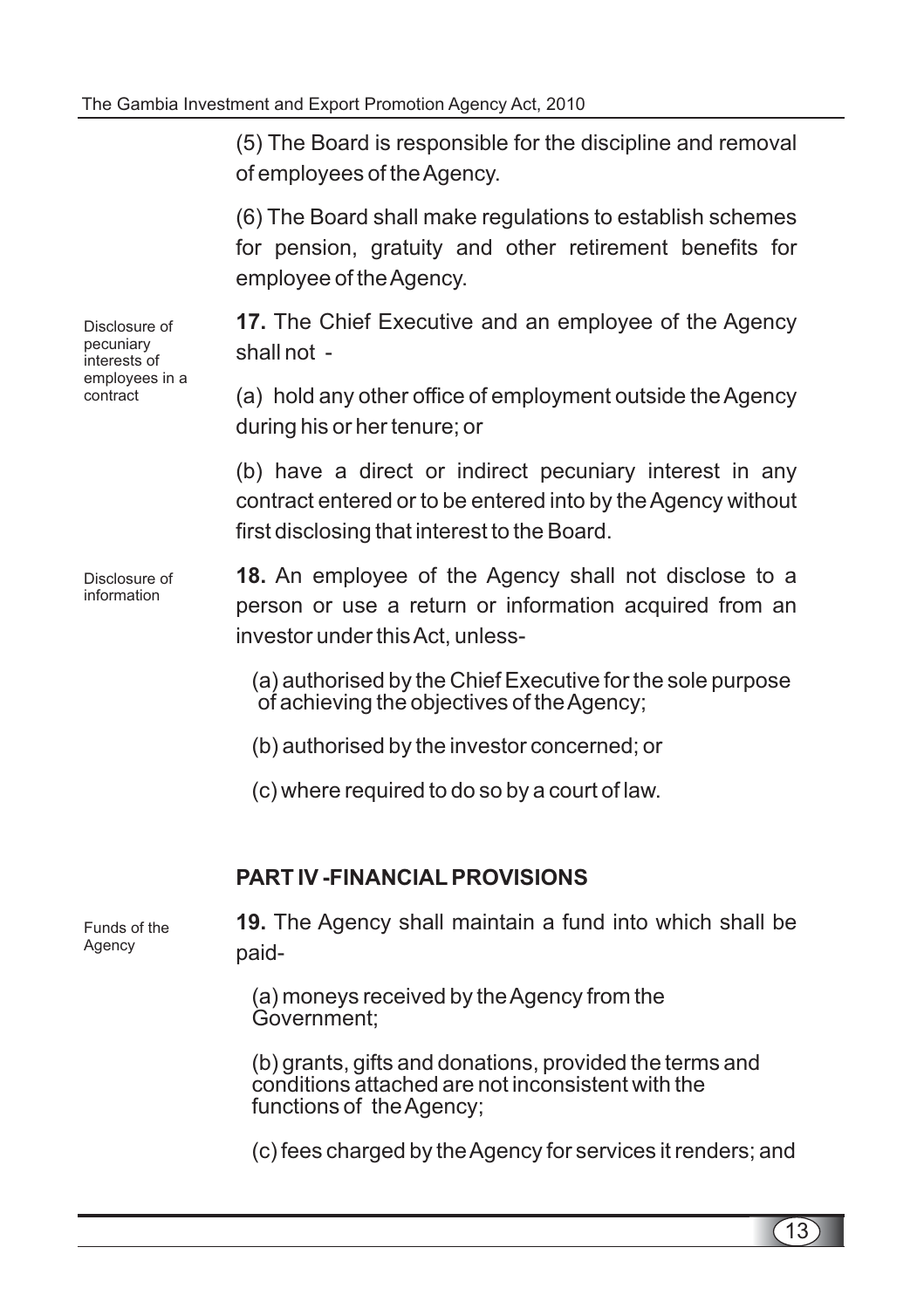(d) such other funds as may accrue to theAgency from any other source.

20. The following expenses may be defrayed from the moneys Received by theAgency under section 19- Expenses of the Agency

(a) the cost of administration of the Agency;

(b) the reimbursement to members of the Board or a committee appointed by the Board for such expenses as may be authorised by the Board, in accordance with the rates approved by the Minister;

(c) the payments of allowances and other amounts payable to Board members, employees of the Agency, and experts, professionals or agents appointed by the Agency; and

(d) meeting such other expenses as may be approved by the Board for the purposes of thisAct.

21. (1) The Agency shall, not later than three months before the end of each financial year, make and submit to the Minister for approval, estimates of the income and expenditure of theAgency for the ensuing year.

(2) the agency shall keep proper records and accounts of its income and expenditure and prepare a statement of accounts for each financial year.

(3)The Agency shall, within two months of the end of its financial year, submit its statement of accounts to the Auditor General for audit.

(4) The audited accounts of the Agency and the Auditor General's report of those accounts shall form part of the Auditor General's overall annual report to the National Assembly.

Estimates, Accounts and Audit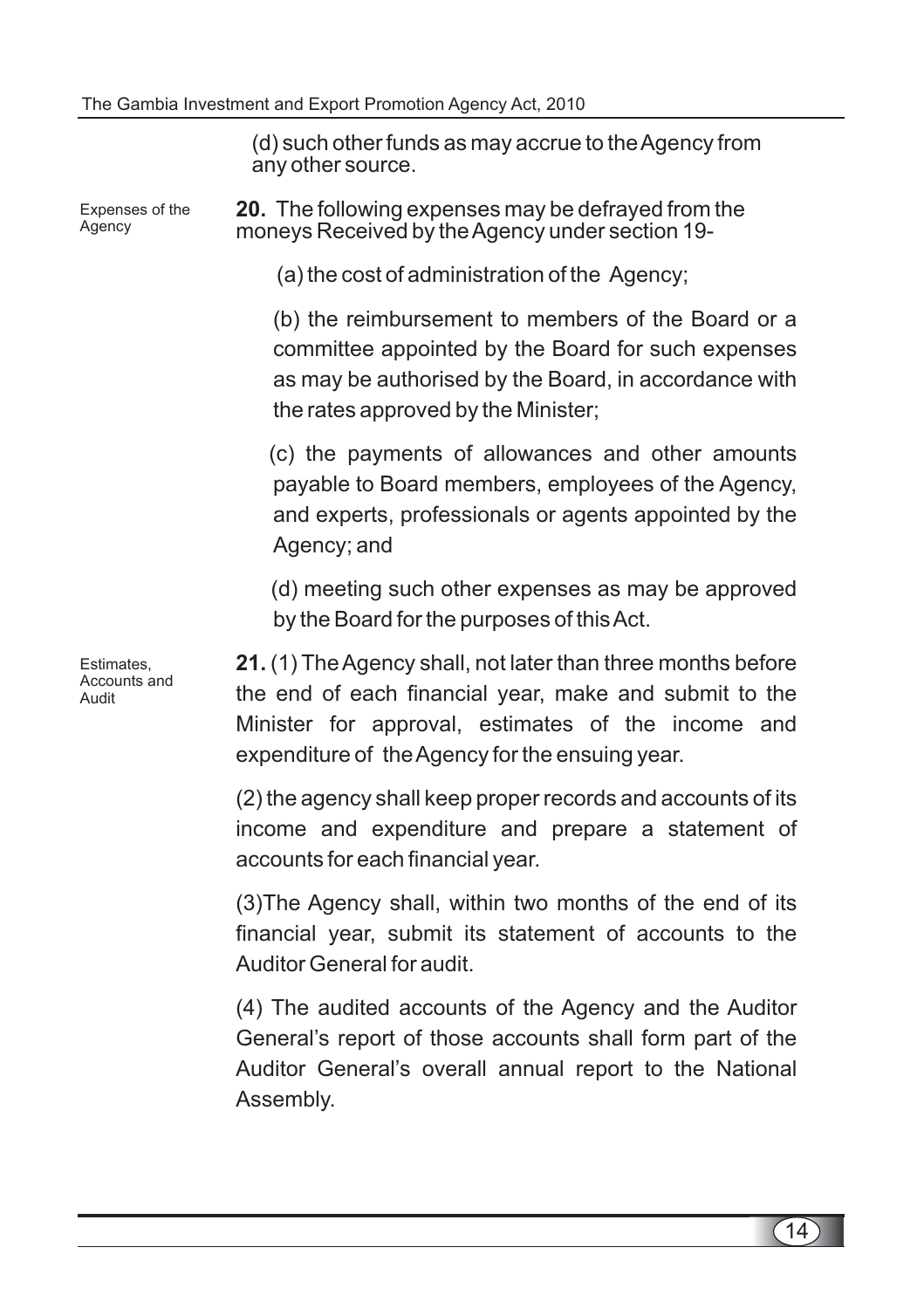**22.** (1) The Agency shall, not later than three months after the end of each financial year, submit to the Minister, in respect of the financial year, an annual report on the financial position and performance of the Agency. Annual report

(2) The report under subsection (1) shall include-

(a) a statement on the income, source of income and applications of the moneys of theAgency;

(b) information with regards to the operation and performance of theAgency; and

(c) such other information as the Minister may require.

(3) The Minister shall, not later than four months after the end of the financial year, cause the report to be laid before the nationalAssembly.

(4) The Chief Executive shall, from time to time, provide the Minister with such information relating to the affairs of the Agency as he or she may request.

## **PART V - LEGAL PROCEEDINGS**

| Notice of legal<br>action | 23. (1) An action shall not be brought against the Agency<br>unless at least one month's written notice of the intention to<br>bring the action has been served on the Agency by the<br>intending plaintiff or his or her agent. |
|---------------------------|----------------------------------------------------------------------------------------------------------------------------------------------------------------------------------------------------------------------------------|
|                           | (2) The notice shall state the cause of action, name and<br>place of abode of the intending plaintiff and the relief which<br>he or she claims.                                                                                  |
| Representation            | 24. In a suit against the Agency, it may be represented in<br>court at any stage of the proceedings by an officer or any<br>other employee of the Agency duly authorised by the Board<br>in that behalf.                         |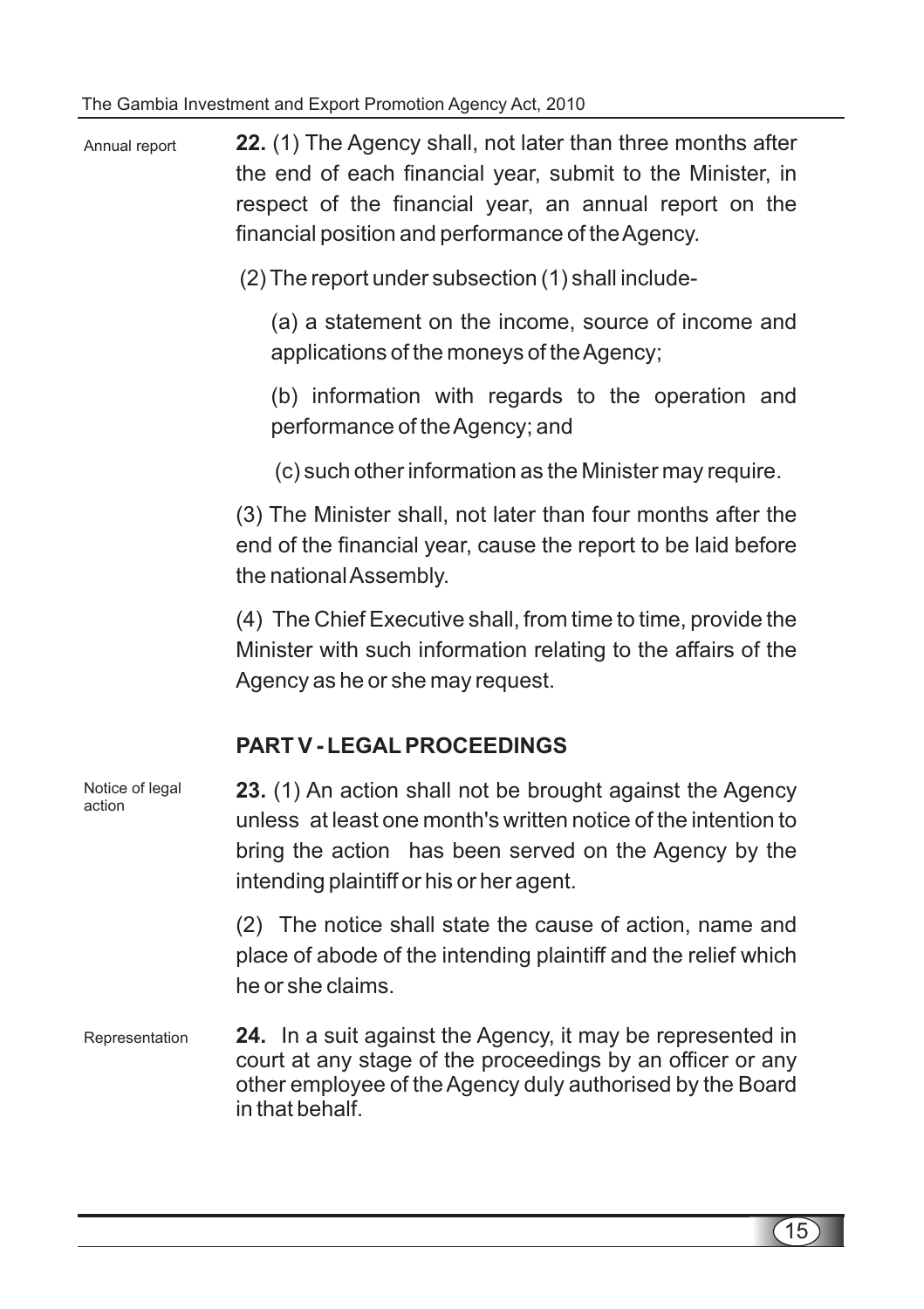**25.** An officer of the Agency or a person acting on the **PART VI – FORMS OF INVESTMENT 26.** The Government shall encourage and facilitate to **27.** (1) subject to subsection (2), a person may invest in **28.** Notwithstanding section 27 (1), a person shall not **29.** Aperson may invest equity in an investment enterprise direction of the Agency shall not be personally liable in respect of any matter or thing done by him or her in good faith for the purposes of this Act. invest capital in The Gambia on the basis of mutual benefit and observance of the laws of The Gambia and international treaties to which The Gambia Is a party. and operate an enterprise in all fields of lawful economic activity in The Gambia. (2) The Minister may, by regulations compile a list of Investment areas closed to foreign investors in The Gambia. invest in or operate an investment enterprise which is prejudicial to national security, detrimental to the natural environment, public health, or public morality, or which contravenes the laws of The Gambia. through- (a) a joint venture enterprise between- (i) two or more Gambian investors; (ii) two or more foreign investors; (iii) a foreign investor and a Gambian investor; or (b) an enterprise wholly owned by a Gambian or foreign citizen. Indemnity Government encouragement of investment Fields of activity open to investors Fields of activity closed to investors Forms of investment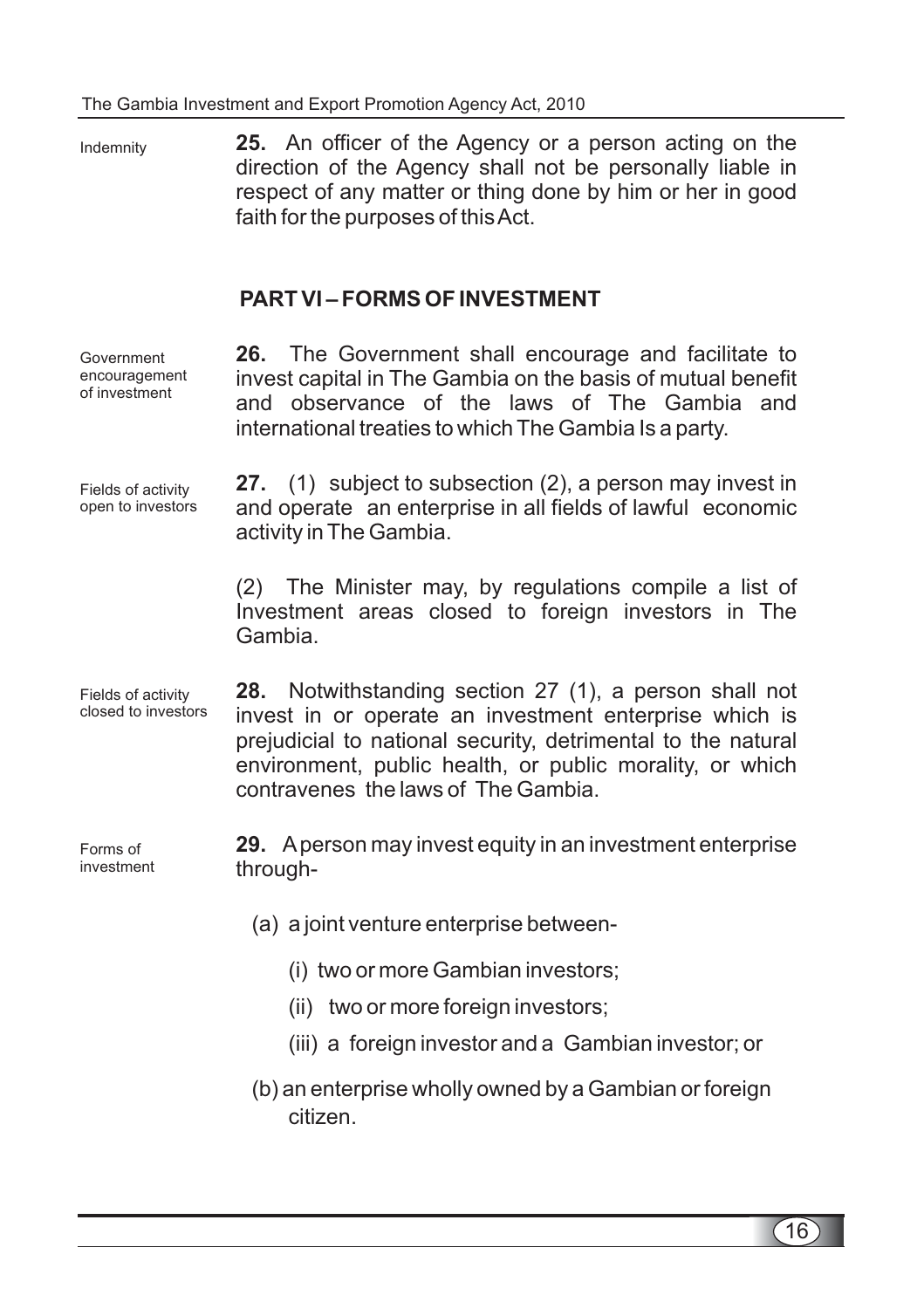**30.** (1) An investor who invests in a joint venture **31.** The incorporation, registration, establishment and **32.** A person may establish an investment enterprise by **33.** ( 1 ) Subject to subsection (2),an investment enterprise enterprise may contribute any portion of the total equity investment in that venture. (2) For the purpose of establishing value, the contribution of a foreign investor shall be converted into domestic currency at the foreign exchange rate determined by the Central Bank of The Gambia on the date of the equity payment. management of an investment enterprise shall be carried out in accordance with the relevant laws of the Gambia. means of- (a) a sole proprietorship; (b) a Partnership under the Partnership Act of The Gambia; or (c) a limited liability company under the Companies Act of The Gambia. may be wholly owned by- (a) a domestic investor; (b) a foreign investor; or ( c ) the Government of The Gambia. (2) Notwithstanding  $sub$  – section (1), the Government may reserve the right to own some or all of the shares in an investment enterprise- (a) operating in a strategic industry; and (b) in accordance with the terms of the investment Contribution of Capital to foreign joint ventures Incorporation, registration, establishment and management Legal forms of Investment **Enterprise** Ownership of investment enterprise

Agreement between the investor and the Government.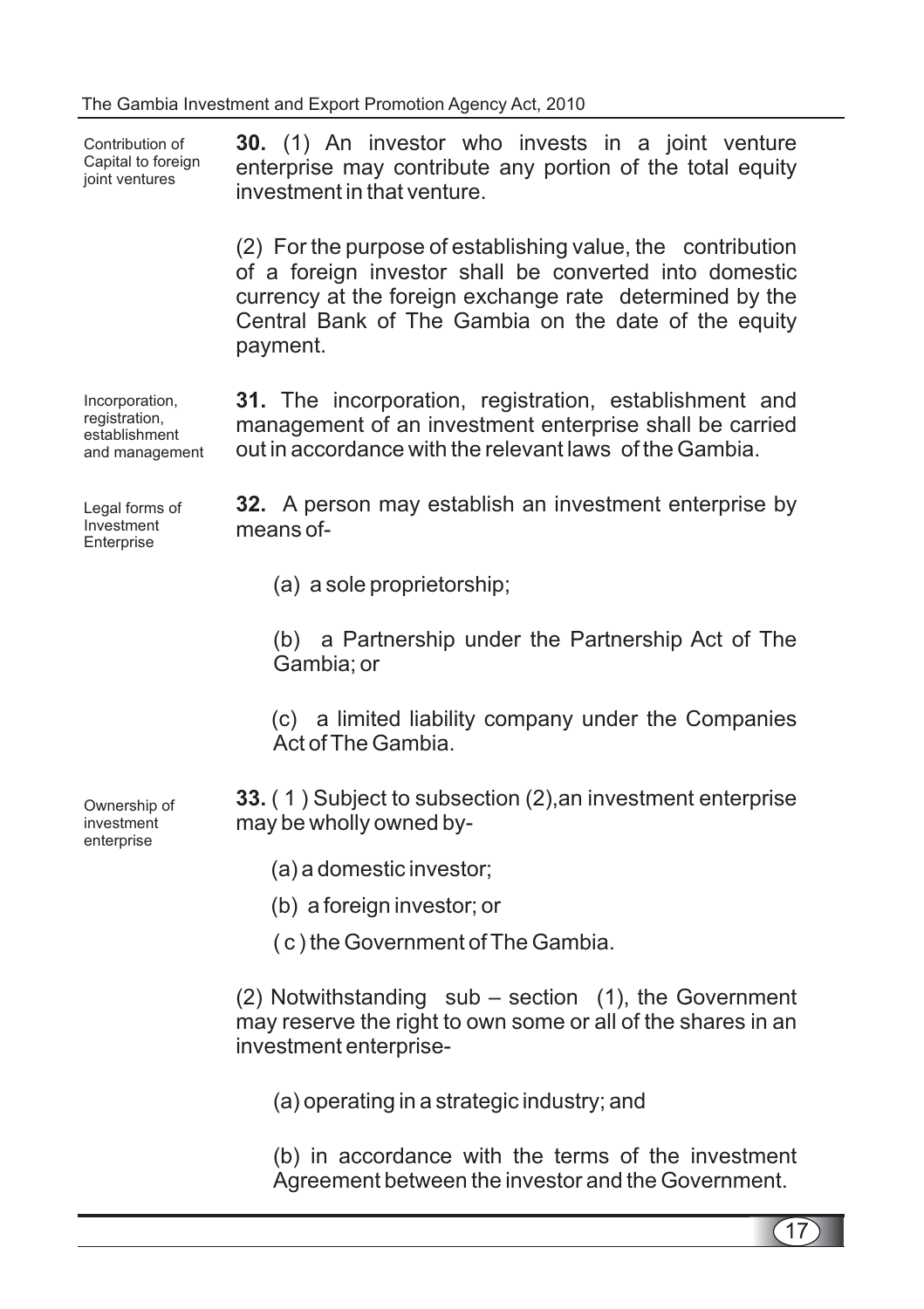## **PART VII – SPECIAL INVESTMENT CERTIFICATE**

| Application for a<br>Special Investment<br>Certificate | 34. (1) A person who wishes to access the incentives under<br>part IX shall apply for a special investment certificate.                                                                                                                                                                                                                                                                             |
|--------------------------------------------------------|-----------------------------------------------------------------------------------------------------------------------------------------------------------------------------------------------------------------------------------------------------------------------------------------------------------------------------------------------------------------------------------------------------|
|                                                        | (2) An application for a special investment certificate shall<br>be made in writing to the Chief Executive and shall contain -                                                                                                                                                                                                                                                                      |
|                                                        | (a) the business registration certificate of the<br>investment enterprise; and                                                                                                                                                                                                                                                                                                                      |
|                                                        | (b) a business plan to be prepared in accordance with<br>regulations; and                                                                                                                                                                                                                                                                                                                           |
|                                                        | (3) where an application under subsection (1) does not<br>provide all the relevant information or if clarifications are<br>necessary, the applicant may be called upon to provide that<br>information or clarification to complete the application.                                                                                                                                                 |
| Priority sectors                                       | 35. (1) An applicant for a special investment certificate who<br>is engaged in an activity set out in Schedule 1 as priority<br>sectors of investment shall be granted the incentives<br>specified under this Act.                                                                                                                                                                                  |
|                                                        | (2) The Minister may, by Order published in the Gazette,<br>amend Schedule 1.                                                                                                                                                                                                                                                                                                                       |
| Issuance of<br>special<br>investment<br>certificate    | 36. (1) The Minister shall, on the recommendation of the<br>Board, issue to the applicant, a special investment<br>certificate which shall be in such form as specified in<br>regulations.                                                                                                                                                                                                          |
|                                                        | (2) The Chief Executive shall liaise with Government<br>Departments, Local Government Authorities and other<br>bodies as may be necessary in order to assist the holder of<br>special Investment certificate to comply with the<br>a<br>formalities or requirements for obtaining a permission,<br>authorization, license, and other things required for the<br>purpose of the business enterprise. |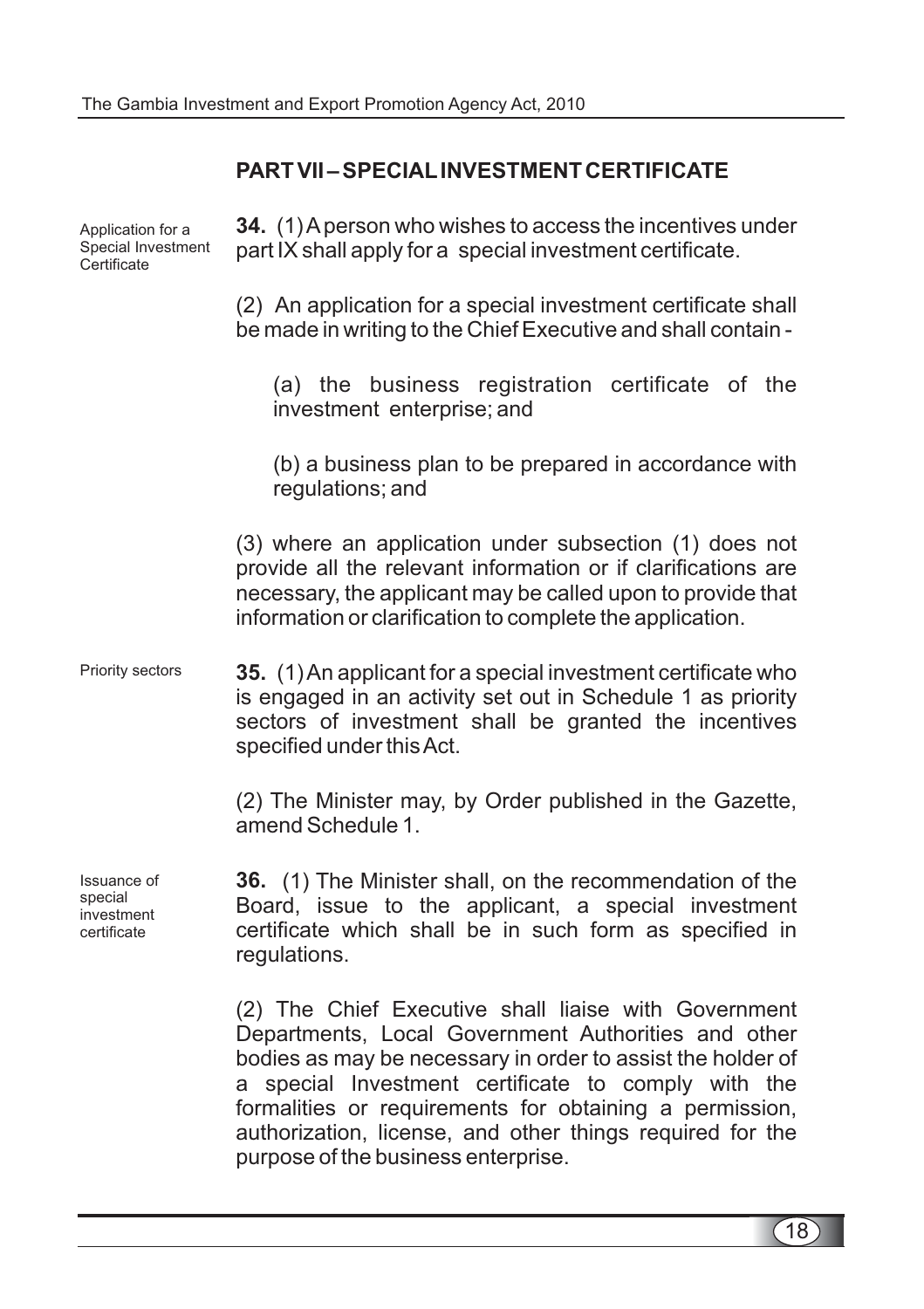Implied terms and conditions of special investment certificate

Register of Special Investment **Certificates** 

Suspension and revocation of Special Investment **Certificates** 

(3) Aspecial investment certificate is not transferable.

A special investment certificate is deemed to **37.** contain an undertaking by the investor to maintain proper financial and accounting records, returns, samples and date relating to the operations of the business enterprise.

**38.** The Agency shall maintain a register of all special investment certificates issued under this Act in accordance with regulations.

(1) A special investment certificate of special **39.** special investment shall not be suspended or revoked except as provided in this section.

(2) where the Agency finds that a holder of a special investment certificate-

(a) has failed to commence operation of the Business within six months from the date of issue of the certificate;

(b) has substantially ceased to operate the business for a period of six months;

(c) made a materially false or fraudulent representation or supplied incorrect information for the purpose of obtaining the special investment certificate;

(d) is in breach of a provision of this Act or the business plan,

The agency may give written notice to the holder of the Certificate requiring him or her to show cause within five working days why the special investment certificate should not be suspended or revoked.

(3) If the holder of a special investment certificate fails to comply with a notice given under subsection (2) or the cause shown is deemed inadequate by the Agency, it may, With the approval of the minister , suspend or revoke the certificate immediately.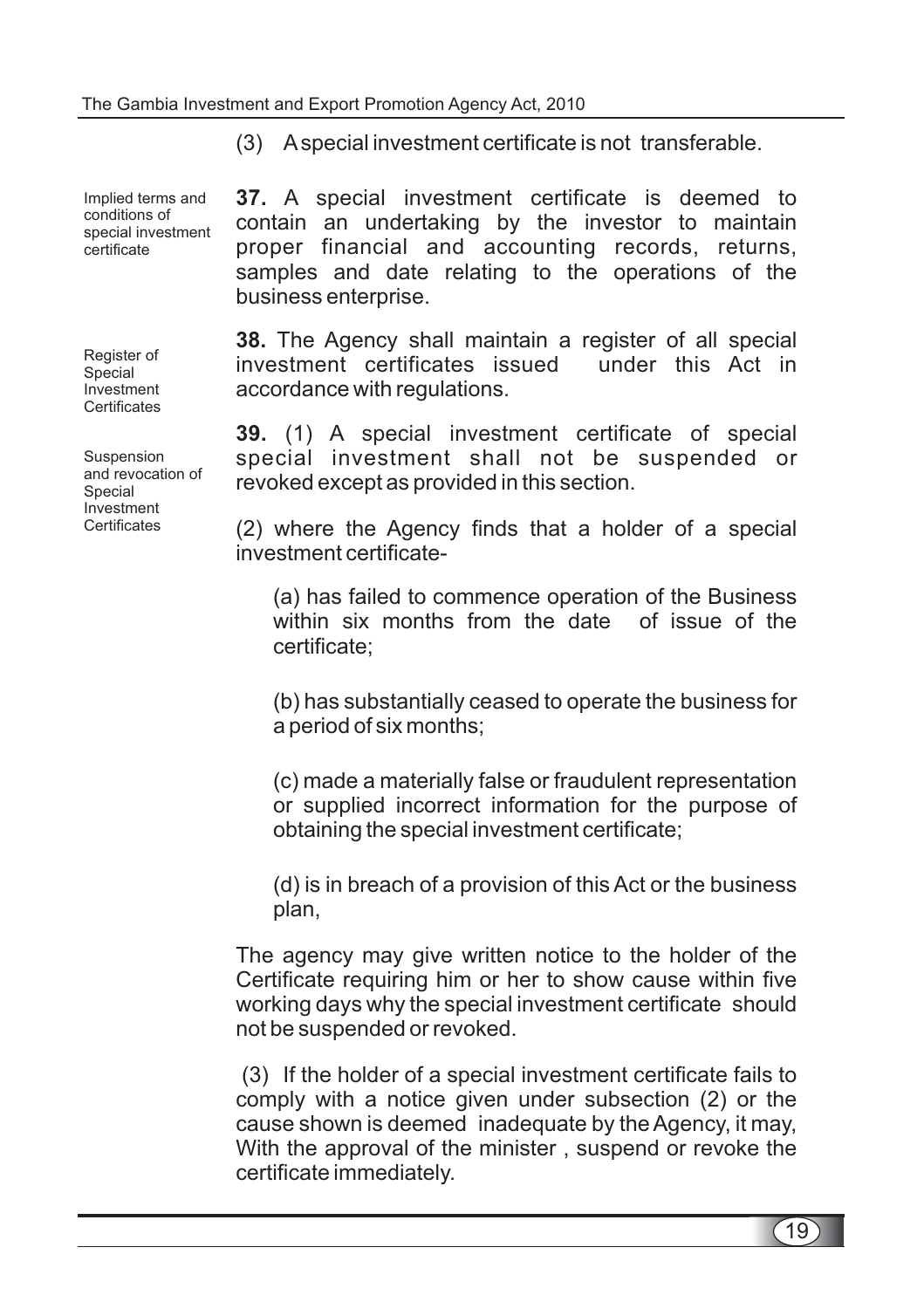(4) where a special investment certificate is suspended or revoked under this section, the holder shall forthwith surrender it to the Agency.

Where the holder of a special investment certificate, for **40.** any reason, ceases to operate the business enterprise to which the certificate relates, the holder shall notify the Agency in writing and shall be entitled to all rights and be liable for all obligations accrued under this Act up to the date of cessation of the enterprise and the certificate shall be deemed to have expired on that date. Cessation of business

#### **PART VIII – GUARANTEES, RIGHTS AND OBLIGATION OF INVESTORS.**

(1) The Government shall take all necessary measures **41.** to protect investments and the property of investors in accordance with the laws of The Gambia and the Bilateral investment Treaties. Government protection of investment

(2) In accordance with the provisions of the state Proceedings Act, the Government shall not assert or claim any right of sovereign immunity in relation to its commercial activities in respect of an investment enterprise or in relation to any investment or commercial dispute. Cap 8:03

**Compulsory** acquisition by Government

**42.** The government shall not compulsorily acquire or take possession of an investment enterprise, or any asset of an investor except-

> (a) for a public purpose which is in accordance with the Laws of the Gambia;

(b) on a non-discriminatory basis;

(c) in accordance with the procedures provided by law; and

(d) on the payment of adequate and just compensation

**43.** The value of the investment enterprise or asset acquired by the Government shall be determined by an independent valuer agreed to by the investor and the Government, based on the enterprise as an on-going Valuation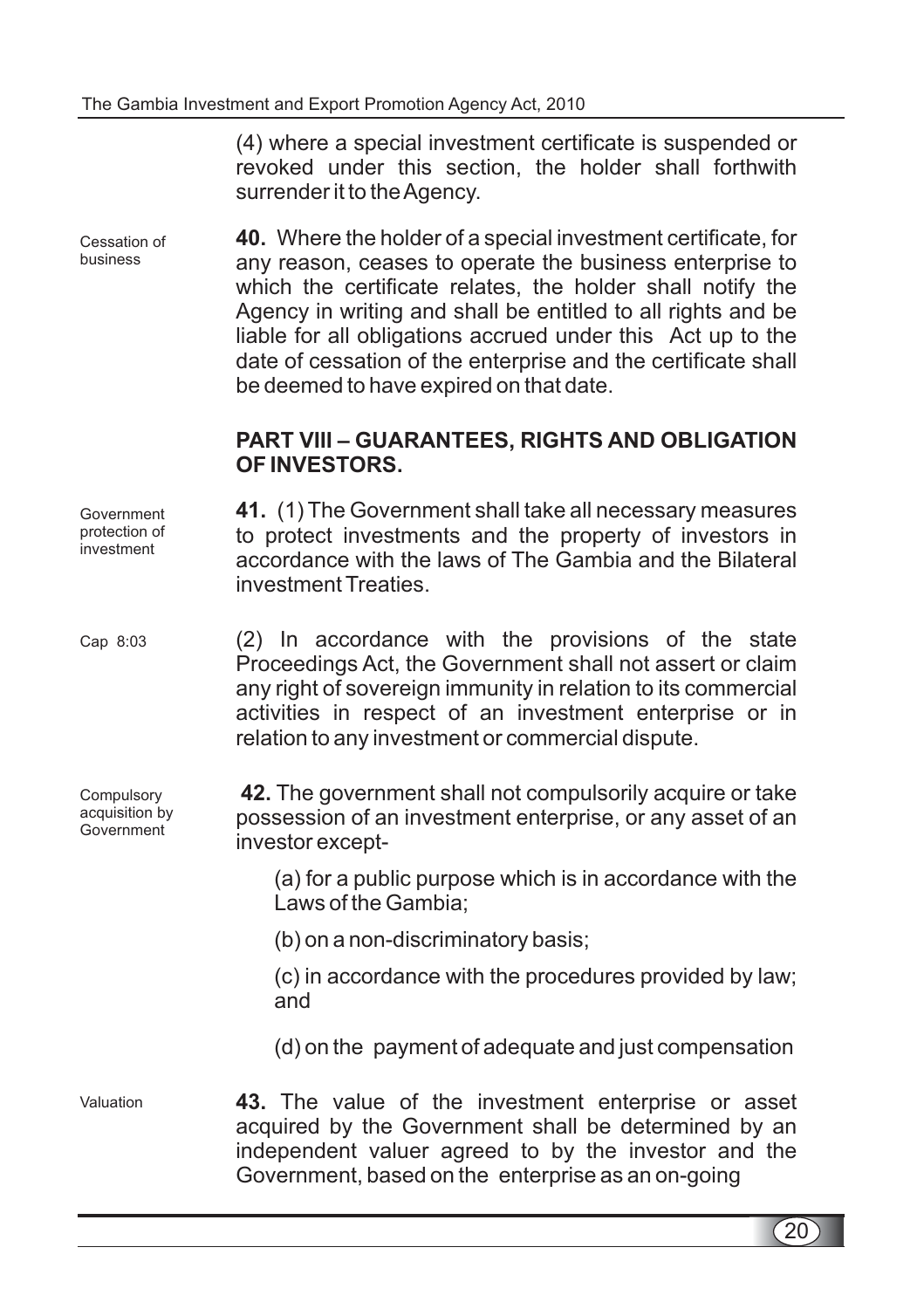Government's intention to acquire the enterprise. **44.** Subject to the state lands Act, an investor may purchase or lease privately owned or state land and dispose of or transfer his or her interests in the land as he or she wishes. **45.** The Government shall not intervene in the business Management of an investment enterprise or in the sale, pricing, or distribution of its products, except- (a) in the pricing of services under The Gambia Public utilities RegulatoryAuthorityAct; (b) the price of petroleum products; and (c ) the regulation of anti- competitive Practices under the competitionAct. **46.** The Government shall guarantee the rights of investors and investment enterprises to import or export any product without restriction or limitation except for products, the ownership or possession of which is prohibited or restricted by the laws of The Gambia. (1) Subject to his or her tax obligations, an **47.** investor has the right to determine the distribution and retention of profit or dividend from his or her investment enterprise. (2) The tax authorities have the right to calculate a "deemed dividend" for an investment enterprise under the income and Sales TaxAct for tax Purposes. **48.** An investor shall employ foreign personnel in accordance with the laws of The Gambia. **49.** Subject to the Immigration Act, the Government shall facilitate the entry, and exit of foreign investor, their foreign employees and immediate family members. Lease and ownership of land Cap 57:02 Non-intervention by Government Cap 32:05 Right to import and export Right to profit distribution Employment of foreign personnel Entry and exit of foreign investors Cap 16:02

entity, at the date prior to the announcement of the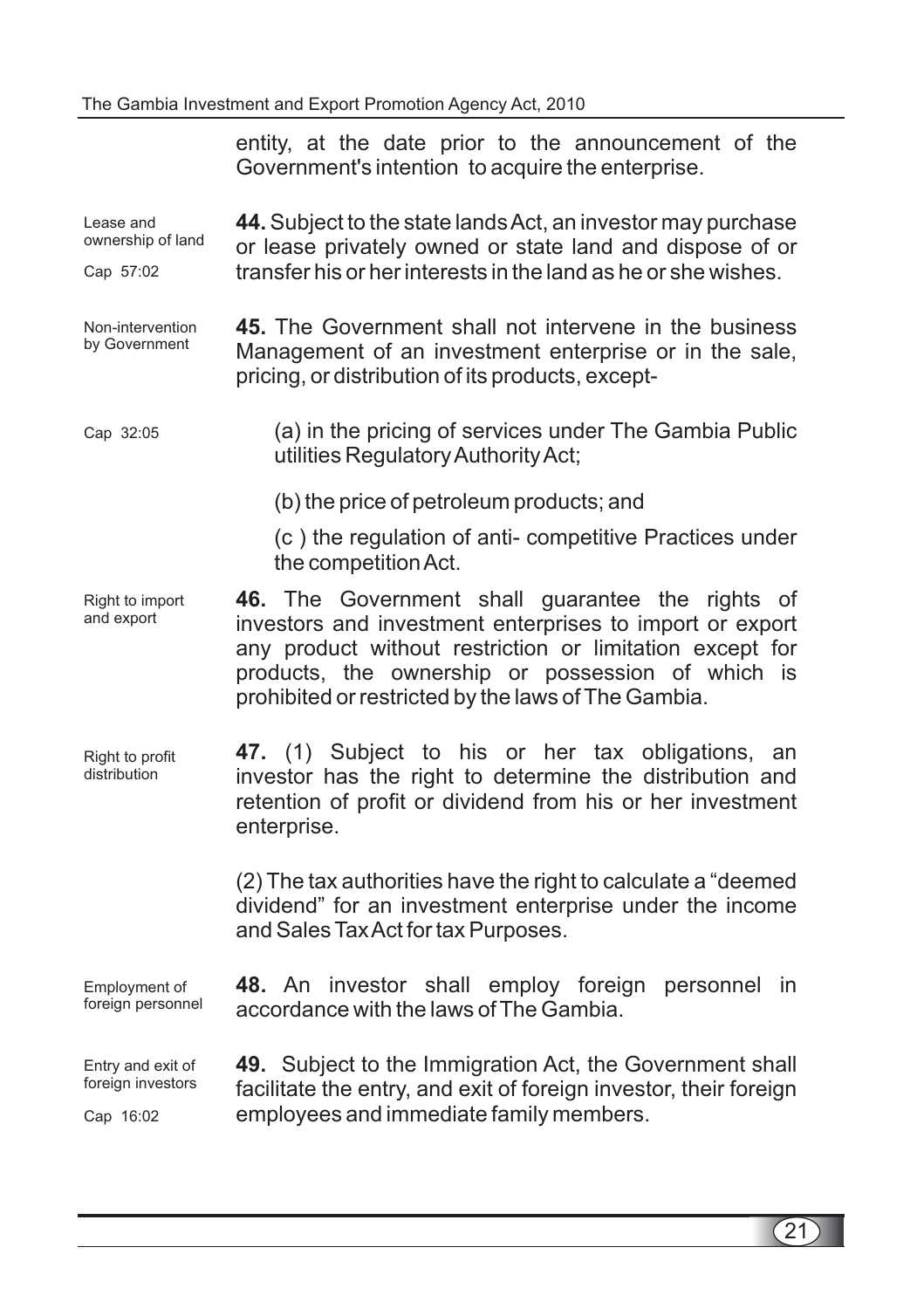The Gambia Investment and Export Promotion Agency Act, 2010

| Work permits<br>Cap 16:02<br>Cap 56:01                  | 50. Subject to the immigration and labour Acts, the<br>Government shall facilitate the issuing of work permits to<br>foreign employees of investors.                                                                                                    |  |
|---------------------------------------------------------|---------------------------------------------------------------------------------------------------------------------------------------------------------------------------------------------------------------------------------------------------------|--|
| Personal Income<br>tax<br>Cap 81:01                     | 51. An investor, his or her foreign employees and their<br>family members working in The Gambia shall pay personal<br>income tax in accordance with the Income and Sales Tax<br>Act on income earned in The Gambia and other tax laws in<br>The Gambia. |  |
| <b>Bank accounts</b><br>Cap 79:02                       | 52. An investor may open an account and borrow from any<br>corporate body licensed to carry on banking business or a<br>financial service institution, both in foreign and domestic<br>currency in accordance with the Banking Act.                     |  |
| Transfer of funds<br>abroad<br>Cap 81:01                | 53. Subject to his or her obligations under the Income and<br>Sales Tax Act and the Banking Act, an investor and his or<br>her foreign employees may transfer funds abroad-                                                                             |  |
| Cap 79:02                                               | accruing from dividends and profits from an<br>(a)<br>investment enterprise;                                                                                                                                                                            |  |
|                                                         | (b) accruing from their employment earnings;                                                                                                                                                                                                            |  |
|                                                         | (c) accruing from the proceeds of sale or liquidation of<br>an enterprise or interest attributable to an investment;                                                                                                                                    |  |
|                                                         | (d) accruing from the compensation received for a<br>compulsory acquisition;                                                                                                                                                                            |  |
|                                                         | (e) to pay interest on international loans;                                                                                                                                                                                                             |  |
|                                                         | (f) to pay for imports;                                                                                                                                                                                                                                 |  |
|                                                         | (g) to pay fees for trademarks,<br>royalties,<br>and<br>management fees and other fees; and                                                                                                                                                             |  |
|                                                         | (h) to pay licensing fees for franchising agreements,<br>through a corporate body licensed to carry on banking<br>business in The Gambia under the Banking Act.                                                                                         |  |
| Limitations on the<br>right to transfer<br>funds abroad | 54. Notwithstanding section 53, the Government may<br>prevent a transfer of funds abroad-                                                                                                                                                               |  |
|                                                         | (a) due to bankruptcy or insolvency proceedings or for                                                                                                                                                                                                  |  |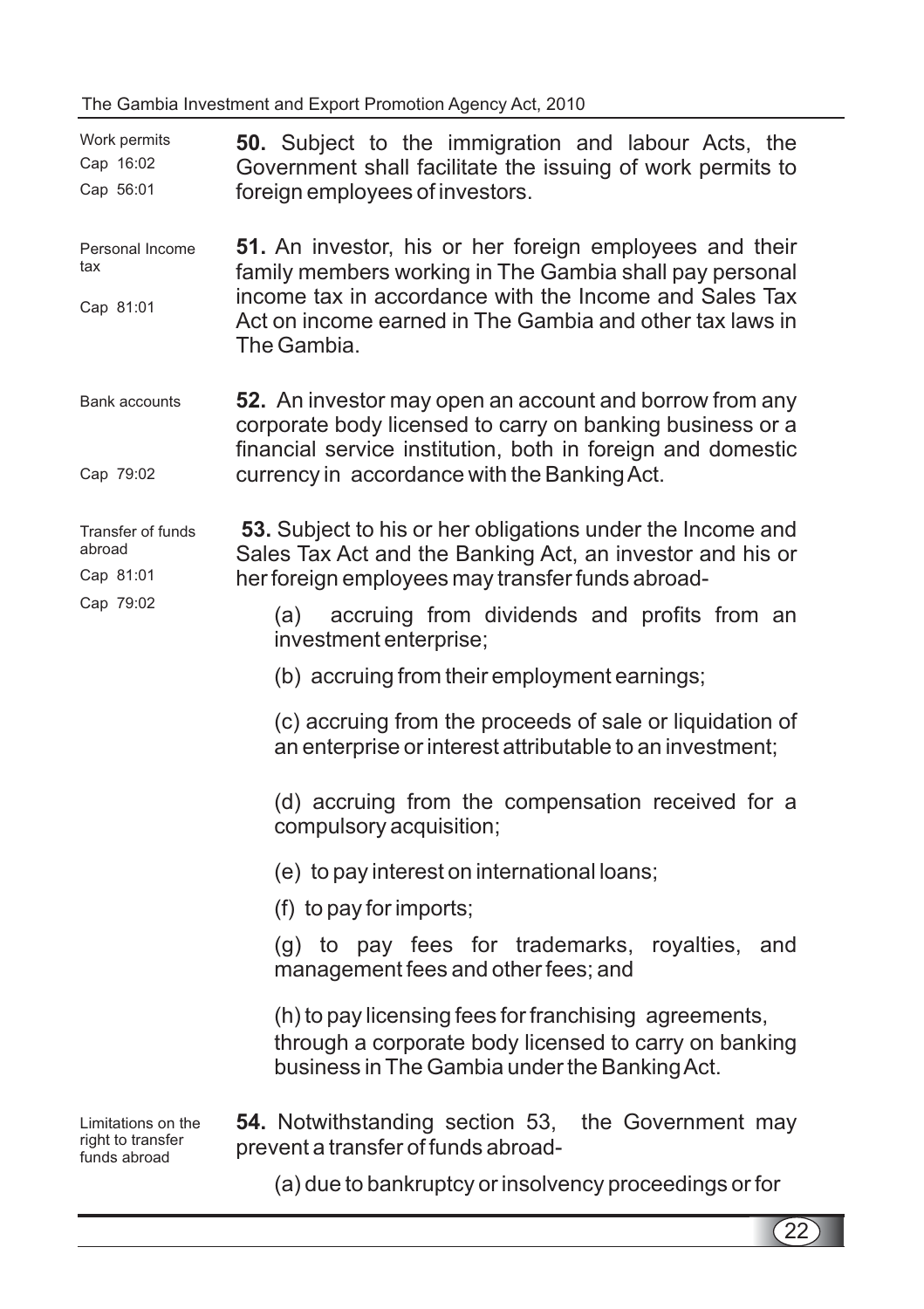the protection of the rights of share holders and creditors;

(b) if a criminal charge is spending against the investor or investment enterprise;

(c) to ensure compliance with an order or judgment in legal proceedings.

(1) Where a dispute arises between investors or **55.** between an investor and the Government, the parties to the dispute shall settle their difference amicably through conciliation or mediation. Dispute resolution

> (2) Where the parties fail to resolve the matter through conciliation or mediation they may resort to-

(a) arbitration under theAlternative Dispute Resolution Act of The Gambia; Cap 6:08

> (b) the international Centre for the Settlements of Investment Disputes; or

> (c) the provisions of any existing Bilateral Investment Treaty between The Gambia and the country the investor originates from.

56. An investor shall take all necessary and appropriate measures to ensure that the facilities, products and activities of his or her investment enterprise protect- Environmental, health, and safety laws

CompensationActs of The Gambia.

(a) the natural environment in accordance with the National Environmental Management Act and related environmental laws of The Gambia; and

(b) the health and safety of the workers and the general public in accordance with the Factories and Injuries

Cap 72:01

Cap 56:02

Cap 56:04

National standards of The Gambia

**57.** An investor shall comply with National standards of The Gambia in the importation of products or equipment and in the products produced by him or her.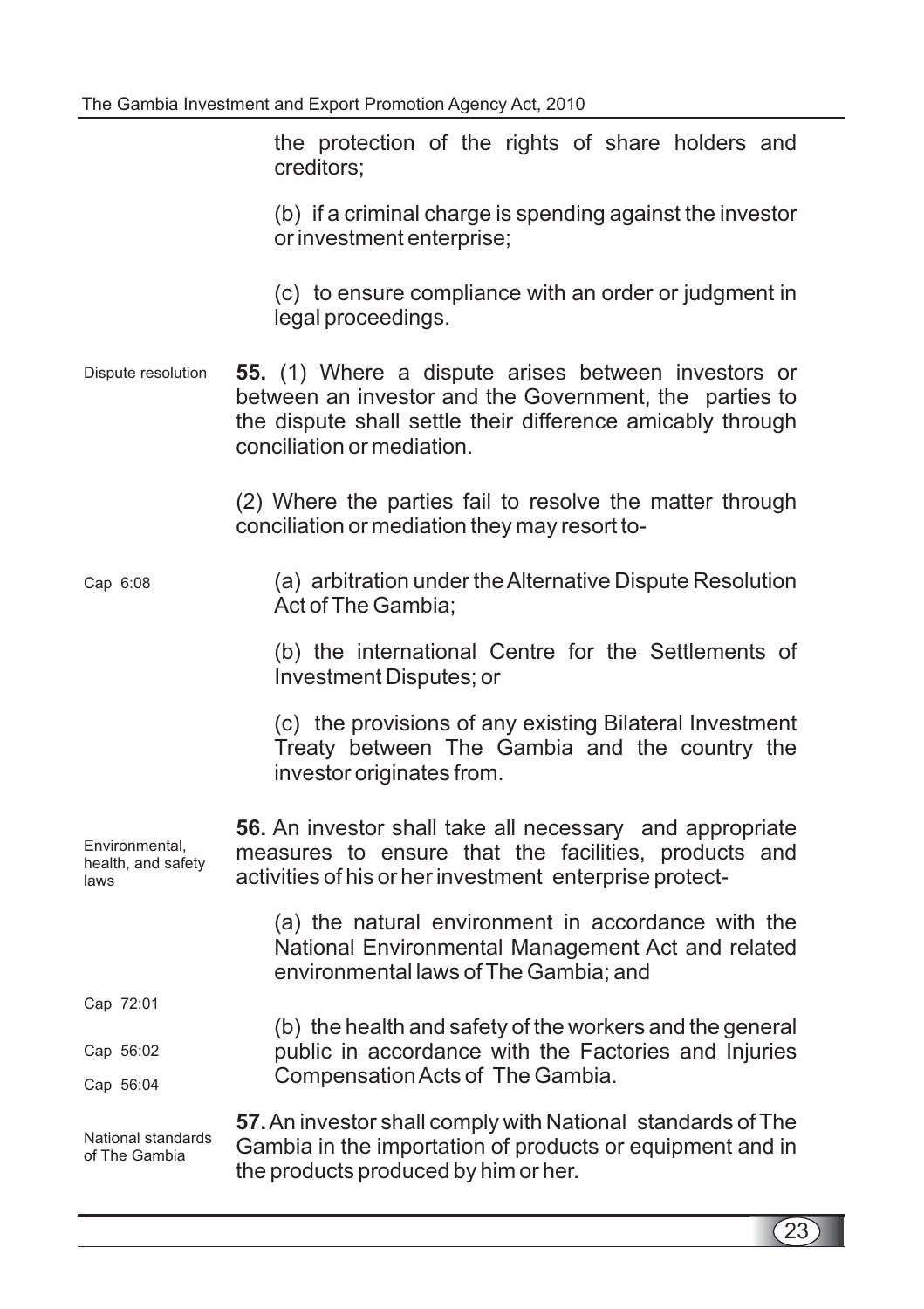Union representation, 58. (1) An investor shall grant Union representation in **59.** (1) In the management of his or her enterprise, an **60.** Subject to any investment incentive that may be **61.** (1) there is established by this Act the following priority accordance with the Labour Act of The Gambia at any site of employment if the majority of employees indicate their desire for Union representation. (2) An investor shall contribute to the social Insurance and welfare programs for his or her workers in accordance with the social security laws of The Gambia. investor shall utilize the national audit system of financial accounting of The Gambia. (2) The accounts of an investment enterprise may be subjected to periodic audit for tax purposes by tax authorities in accordance with the applicable accounting regulations in The Gambia. granted to him or her, an investor shall pay any other taxes in accordance with the laws of The Gambia. investment categories- (a) priority sectors, which consists of the list of sectors specified in schedule I and which meet the minimum employment criteria prescribed in regulations; and (b) priority areas, which consists of geographical areas specified in schedule II, which the Government consider to be in urgent need of development. (2) An existing investment enterprise within any priority investment category that embarks on an expansion project worth at least two hundred thousand dollars shall be granted a sales tax waiver for its imports for one year. **PART IX-INVESTMENT INCENTIVES** social insurance, and welfare 56:01 Accounting standards and audit Taxes Priority investment categories Schedule I Schedule II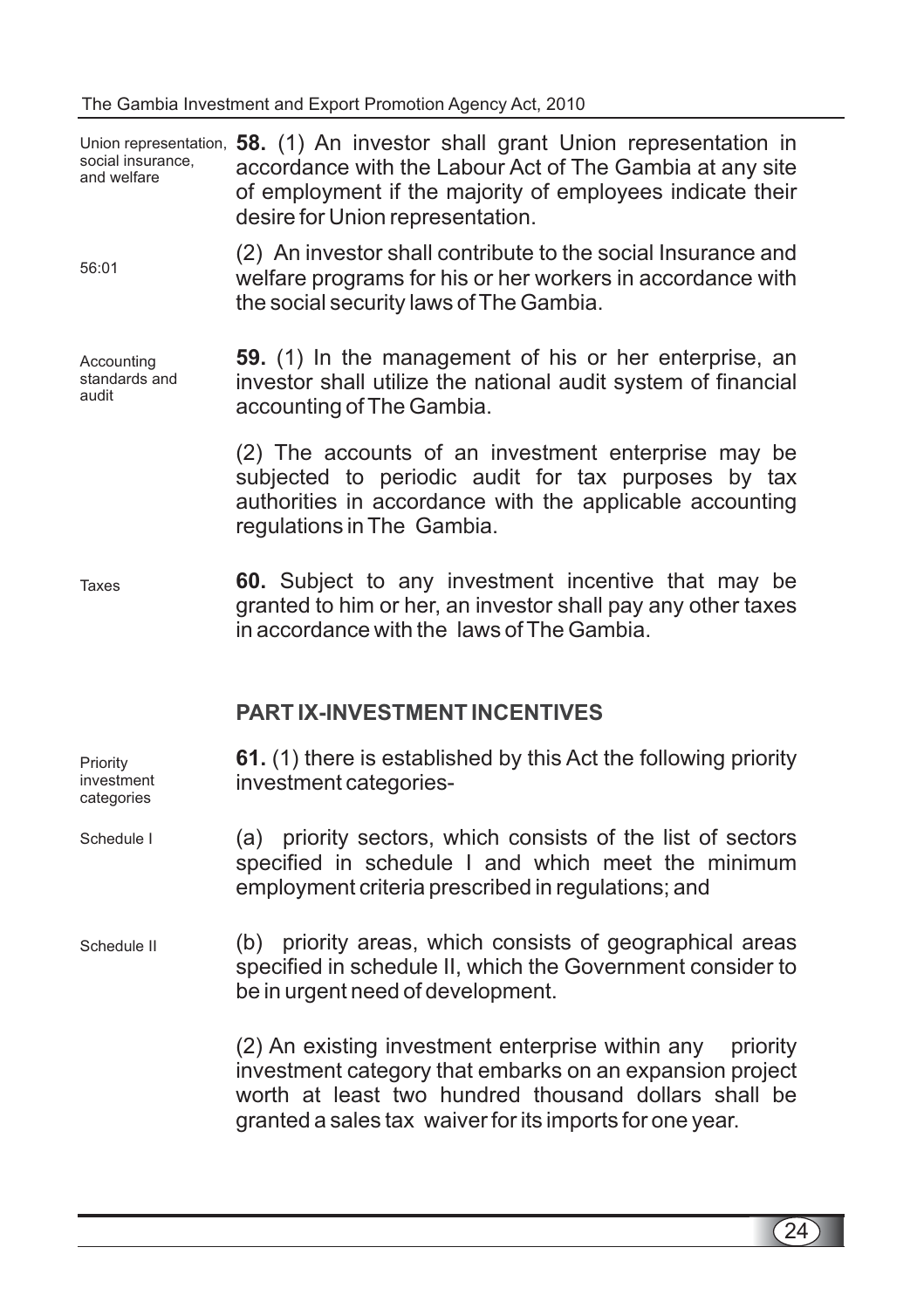**62.** (1) A newly established investment enterprise that falls within any priority investment category under section 61 shall be granted a tax holiday in respect of its corporate or turnover tax, depreciation allowances, withholding tax or divident. Tax holidays

> (a) in the case of priority sector, for a period of five years; and

> (b) in the case of a priority area, for a maximum period of eight years, from the date of commencement of operation.

(2) The calculation of depreciation allowances shall be in accordance with the scheme outlined in regulations.

**63.** A newly established investment enterprise that falls within any priority investment category under section 61 shall be granted import sales tax waiver in respect of the importation of- Tariff and sales tax incentives

> (a) its manufacturing plant, construction material ,and spare parts for a period of five years from the date of signing of the investment agreement; and

> (b) raw and intermediate inputs, for a period of five years from the date of the commencement of operation; and

> (c) the product listed in the third schedule to the Custom and ExciseActs.

Criteria for accessing investment incentives

**64.** (1) In order for an investor to access the incentive in a priority sector under sections 62 and 63, he or she shall invest at least two hundred and fifty thousand United States dollars (US \$250,000) in a priority sector.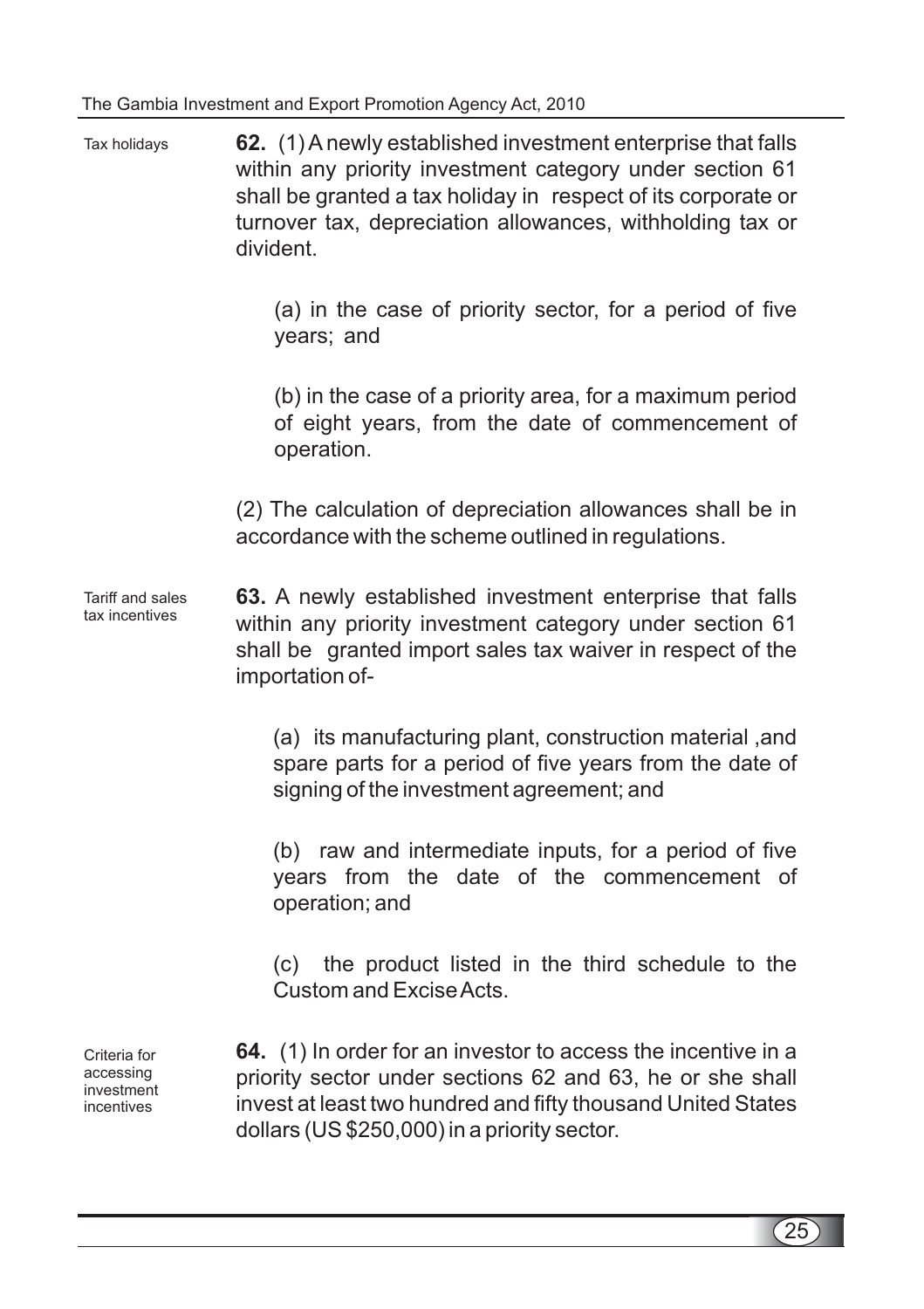(2) In order for an investor to access the incentives in a priority area under section 62, he or she shall invest at least two hundred and fifty thousand United States dollars (US \$250,000) in a priority sector within a priority area.

Publication of incentives granted

**65.** The Government shall publish in the Gazette, full information regarding all fiscal incentives granted to specific investors and investment enterprises.

## **PART X - INCENTIVES FOR EXPORT PROMOTION**

Incentives for export oriented enterprises

**66.** An investment enterprise located outside the export processing zone that exports at least thirty percent of its output is entitle to the following incentives and facilities provided by the Agency-

(a) a ten percent corporate or turnover tax concession for five years;

(b) financial planning services and advice;

(c) participation in training courses, symposia, seminars and workshops on export promotion;

(d) export market research;

(e) advertisement and publicity campaigns in foreign markets; and

(f) product design and consultancy.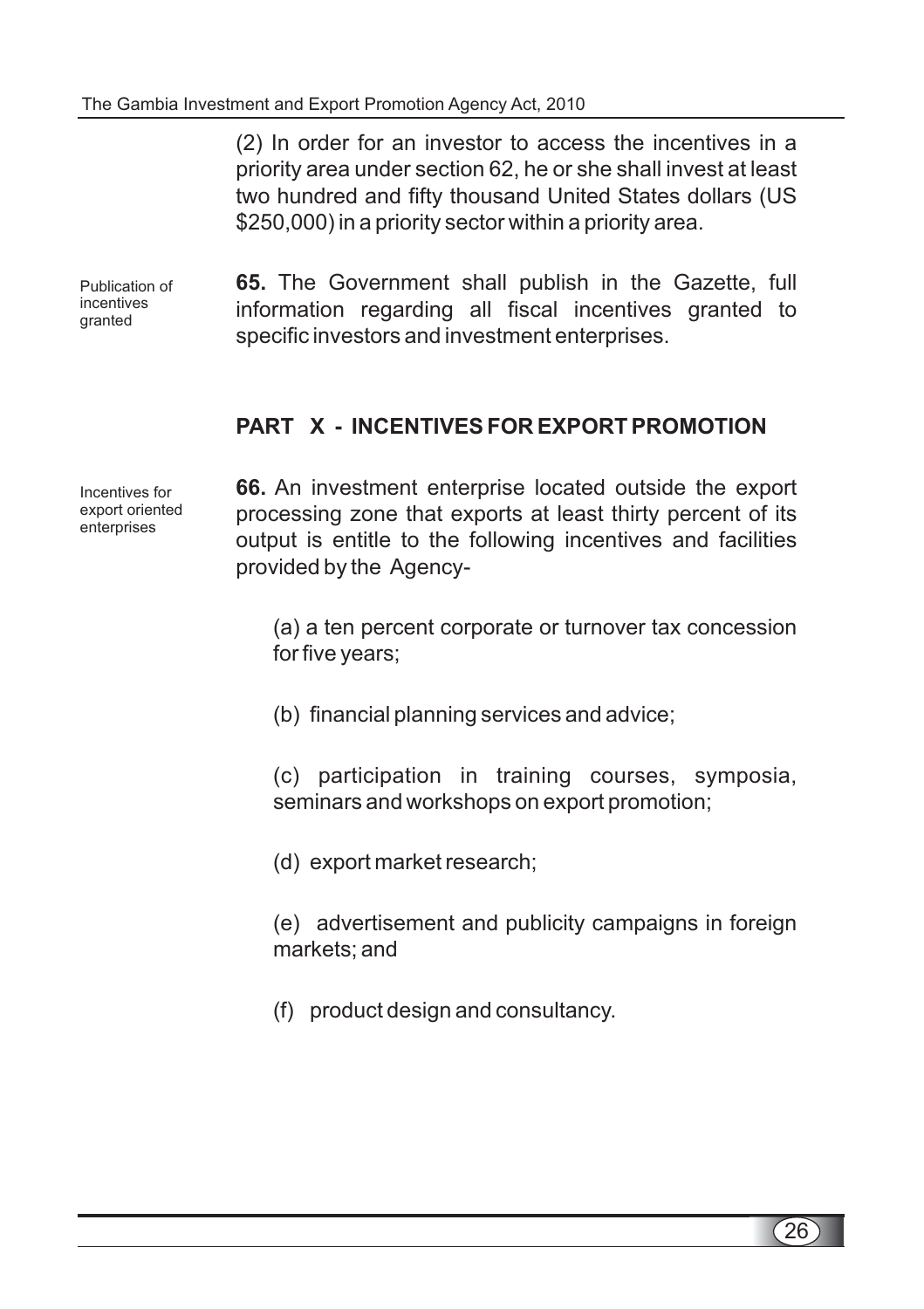## **PART XI – EXPORT PROCESSING ZONES**

**Establishment** and objects of Export processing Zones

**67.** (1) The minister may, on the recommendation of the Agency, by notice published in the Gazette, declare any place in the Gambia to be an export processing zone.

(2) The declaration of an export processing zone under sub – section (1) shall define the limits of the zone and shall remain in force until revoked by the Minister by Notice published in the Gazette.

(3) The aim of an export processing zone is to provide a conducive business environment for export oriented investment enterprises through-

(a) the provision of additional investment incentives;

(b) simplifying the import and export procedures; and

(c) facilitating the acquisition of land, permits and licenses.

(4) Notwithstanding sub section (1), the Commissioner General of The Gambia Revenue Authority may designate areas in export processing zones in which customs formalities shall be carried out.

(5) The conditions laid down in Part X of the customs and exciseAct shall in so far as applicable apply to this part.

**68.** There is established by thisAct- Types of Zones

> (a) an export processing zone for export oriented investment enterprises;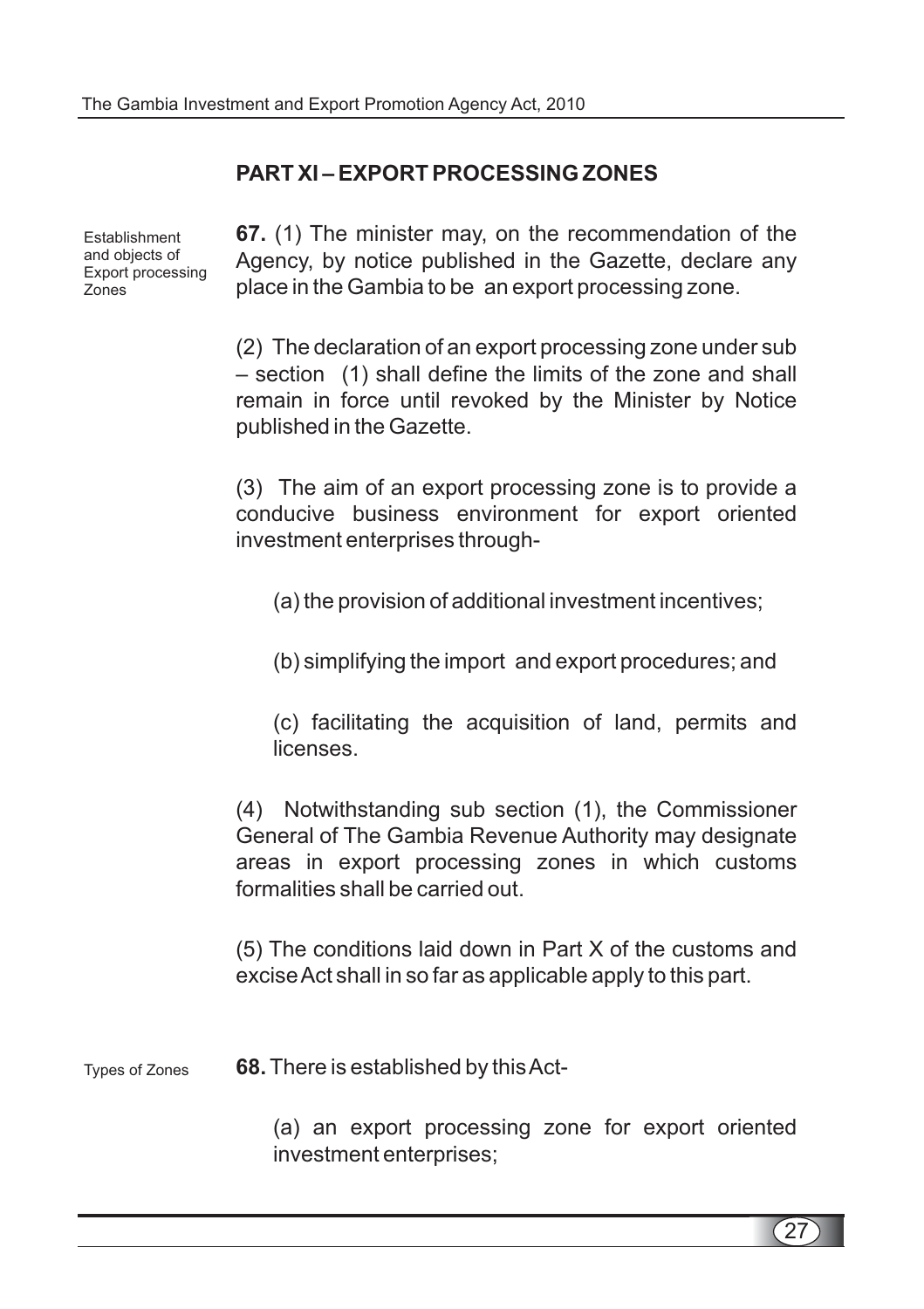investor; and (c) sole entity export processing zone for the investment and operation of a single investment enterprise. An export processing zone may be owned and operated by- (a) theAgency; or (b) a private zone investor or operator licensed by the Agency. (1) An investor may apply to the Agency for a license to **70.** operate an export processing zone. (2) The decision on a license application shall be made within thirty days of the submission of the application. 3) TheAgency may grant a license to an investor to operate an export processing zone on such terms and conditions as it considers proper. The functions of an export processing zone operator **71.** are to- (a) manage and administer an export processing zone; (b) make provisions for the movement of persons, vehicles and goods entering and leaving the Zone; (c) keep and maintain adequate and proper accounts and other records in relation to the businesses carried out in the zone; and **69.** Zone Operators Licensing of Zone operations Functions of Zone operators

(b) a mixed export processing zone for export-oriented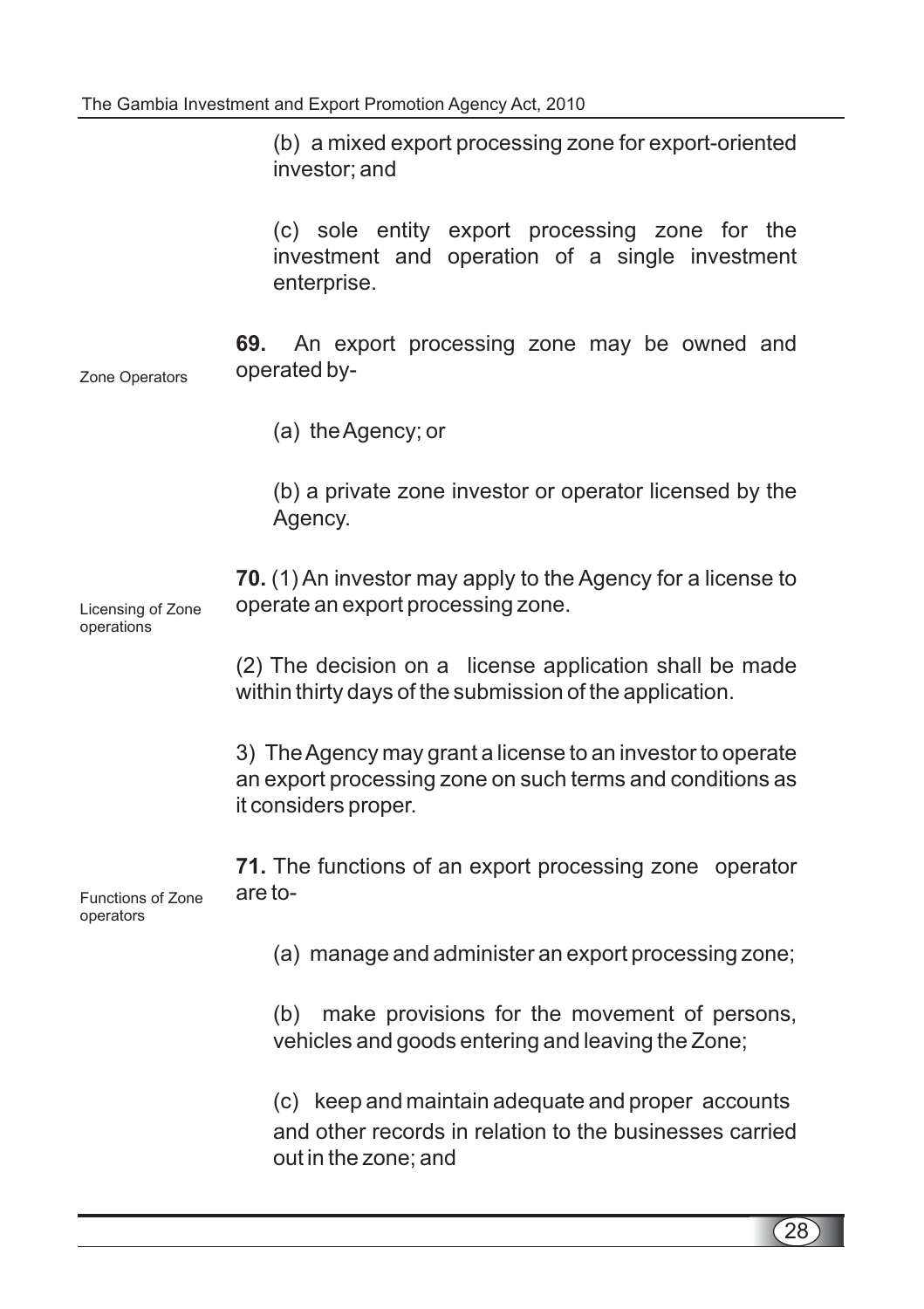(d) prepare and submit to theAgency , an annual report of the activities and developments within the export zone.

(1) An investor shall not carry on business or maintain **72.** facilities in an export processing Zone unless he or she applies and receives a license from theAgency Licensing of Zone enterprises

> (2) A decision on an application for the grant of a license shall be made by the Agency within thirty days from the date of submission of the application.

(1) The Agency shall maintain a register of licenses **73.** issued under this Act specifying in relation to each holder of a license- Register of licenses

(a) the name of the licensee;

(b) the address of the registered place of business;

(c) the name under which the business is carried on, if different from the name of the actual licensee.

(2) Alicense issued under thisAct is not transferable to any other person.

(3) A licensee shall, within fourteen days of its occurrence, provide theAgency with particulars of the change where-

(a) a change occurs in the particulars of a license holder entered in the register of licenses; or

(b) a licensee ceases to carry on the business to which the license relates.

Duration of licence

74. The Agency may grant a license for a maximum period of ten years, on such terms and conditions as it considers proper.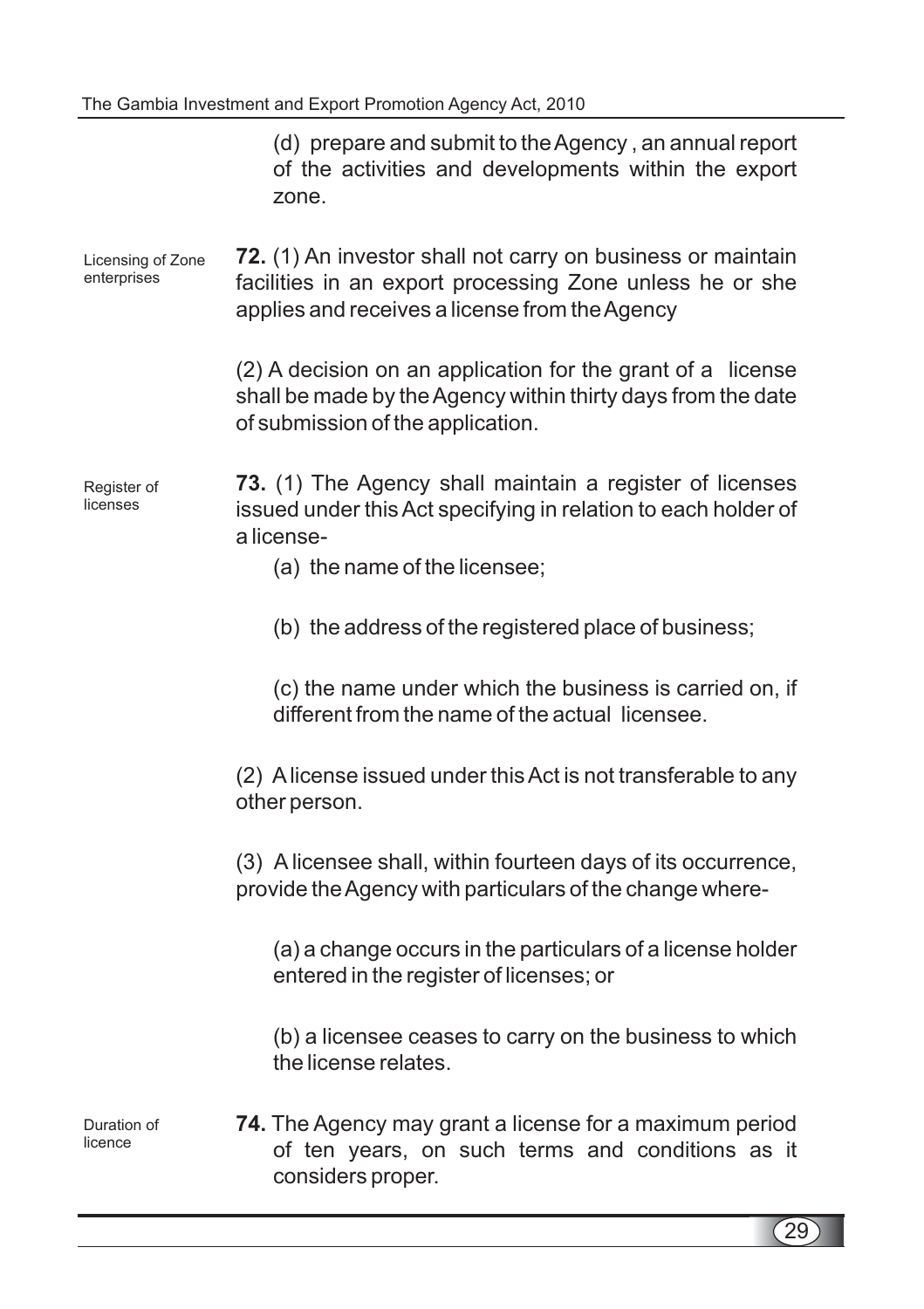**Suspension** amendment and revocation of licence

**75.** (1) Where theAgency finds that the holder of a licence-

(a) has failed to carry on the activity authorized by the licence within six months of the issue of the licence;

(b) has substantially ceased, for a period of six months to carry on any activity within the export processing Zone;

(c ) made a materially false or fraudulent representation or supplied incorrect information for the purpose of obtaining the licence; or

(d) is in breach of a provision of this Act or a condition attached to the licence,

It may give a written notice to the holder of the license requiring him or her to show cause why the licence should not be suspended or revoked.

(2) If the holder of a license fails to comply with a notice given under subsection (1) or the cause shown is deemed Inadequate by the Agency, it may, with the approval of the Minister, suspend or revoke the licence.

(3) Where the Agency suspends, amends or revokes a license under subsection (2)-

(a) it shall notify the licensee accordingly; and

(b) the licensee shall cease to carry on any activity within the export processing Zone immediately after receiving notification of a suspension or revocation.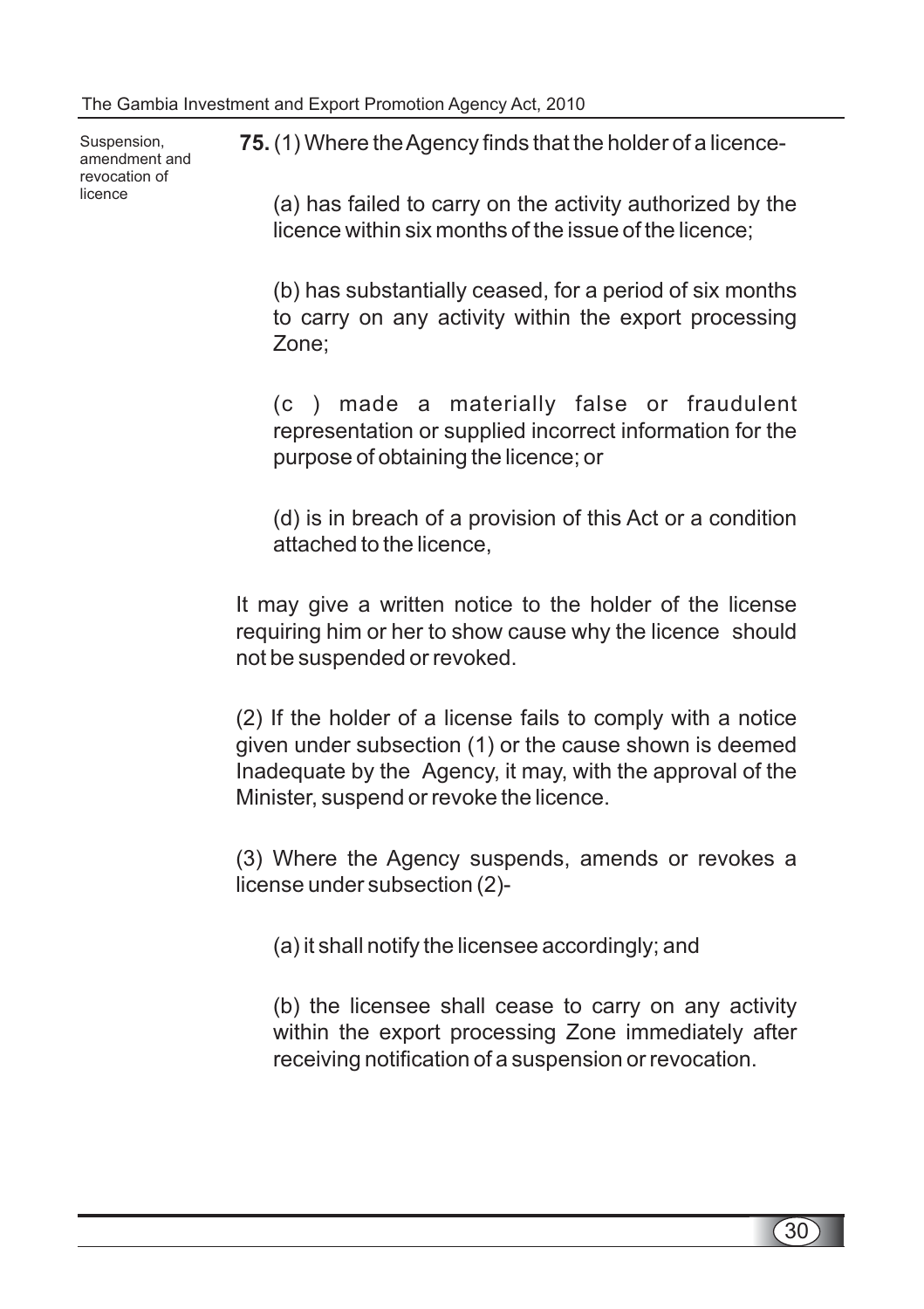**76.** Subject to the provisions of this Act, goods which are **77.** Goods manufactured in an export processing zone may **78.** Goods may, with the prior written approval of the **79.** (1) The Agency may order the exclusion or removal of taken out from – (a) the customs territory and brought into an export processing zone are deemed to be exported from the Gambia; (b) an export processing Zone and taken into the customs territory to be used there are deemed to be imported into The Gambia; and (c ) one export processing Zone to another are deemed to be an export. not be taken out of the zone except for export- (a) abroad or to another export processing Zone; or (b) into the customs territory, subject to the normal customs procedures and payment of import duties. Agency and under the supervision of a customs officer, be taken out of an export processing Zone- (a) into the customs territory or another export processing zone for repairs or maintenance; or (b) for destruction. goods from an export processing Zone or the discontinuance of an activity which it considers dangerous Goods taken into and out of the zone Goods manufactured in a zone Removal of goods from a Zone Restriction on goods and activities

or prejudicial to the public interest, health or safety.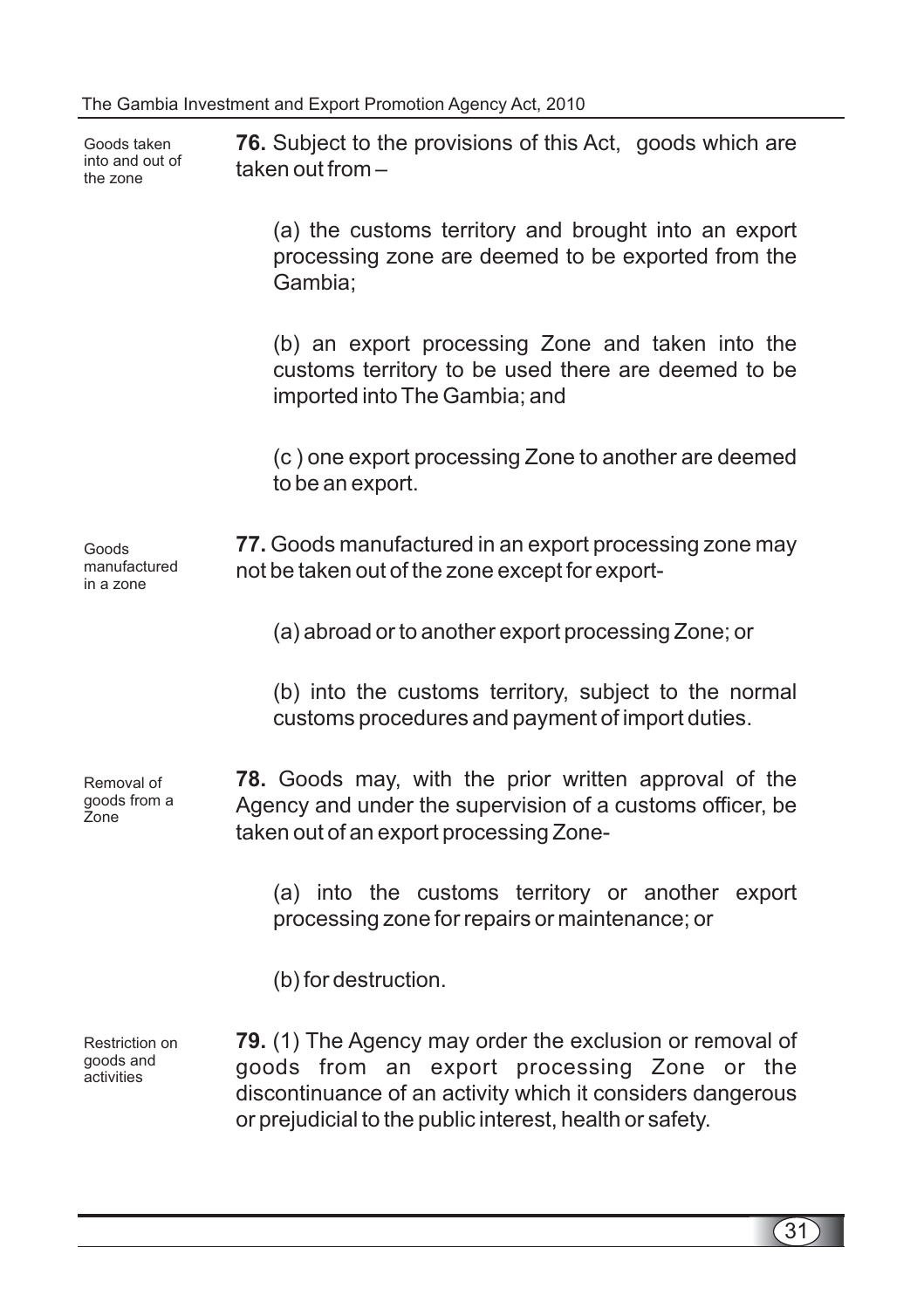(2) The Agency shall give to the investor concerned an opportunity to be heard before issuing an order under subsection (1).

Incentives for Zone investors

(1) An investor operating in an export processing Zone **80.** that exports at least eighty percent of its output is exempt from the payment of –

(a) import or excise duty and sales tax on goods produced within or imported into an export processing Zone unless the goods are entered for consumption into the customs territory;

- (b) import duty on capital equipment;
- (c ) corporate or turnover tax;
- (d) withholding tax on dividends;
- (e) municipal tax; and
- (f) depreciation allowance.

(2) An investor shall be allowed to operate in an export processing zone for a maximum period of ten years.

## **PART XII – SUPPORT TO MICRO, SMALL AND MEDIUM ENTERPRISES**

Support to micro, small and medium enterprises

- (1) A micro, small or medium enterprise is entitle to the **81.** following facilities provided by theAgency-
	- (a) support for research and development;
	- (b) income tax deposit waiver;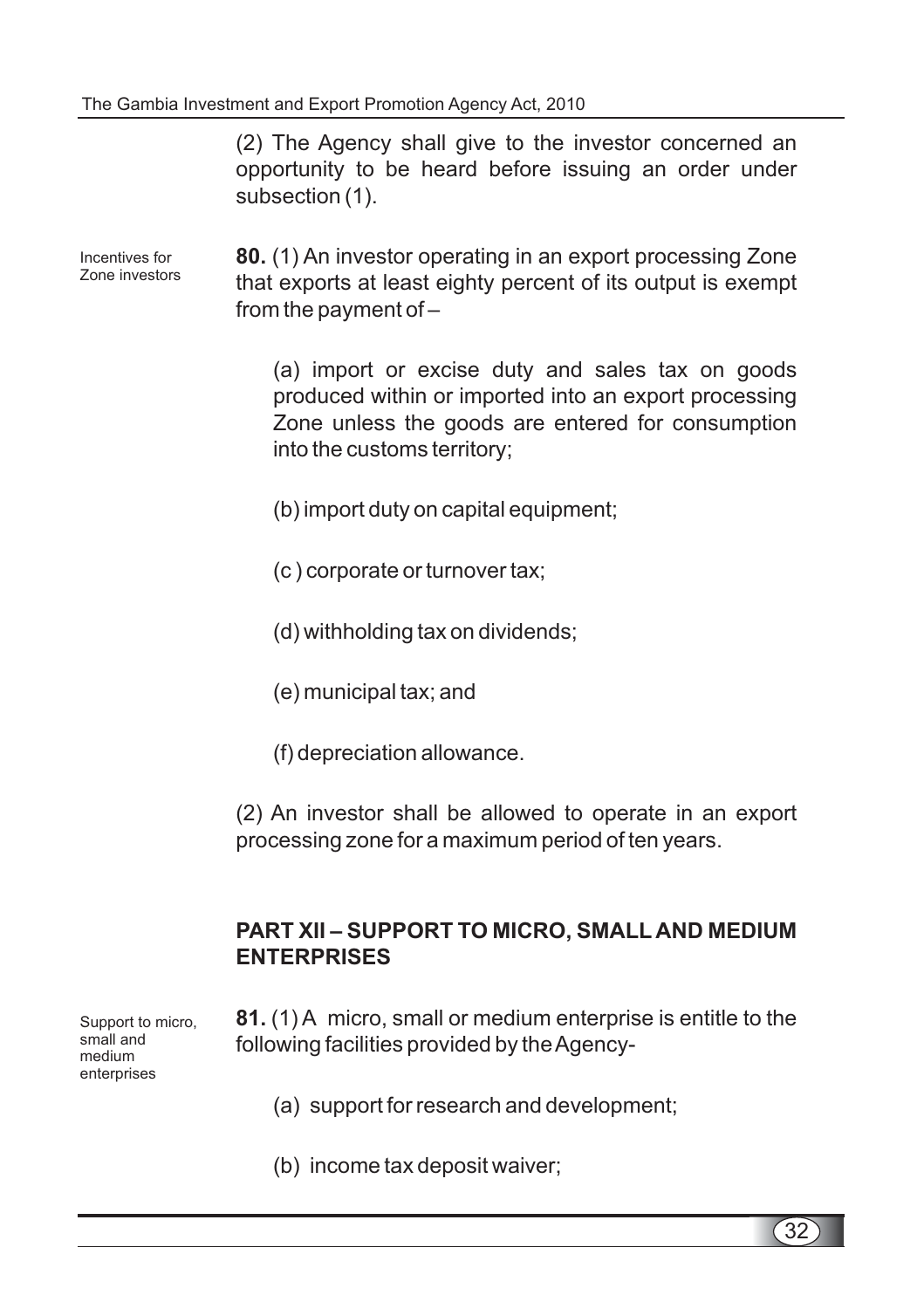(c ) medium to long term loans with affordable interest rates;

- (d) matching grants; and
- (e) market survey and research support.

(2) The Minister may by regulations provide the criteria for distinguishing between micro, small and medium enterprises.

## **PART XIII – OFFENCESAND PENALTIES**

Offences and penalties

82. (1) A person commits an offence if he or she, without lawful excuse-

(a) fails to comply with a business plan;

(b) refuses to furnish or furnishes information or produces any document which is false or misleading in a material particular;

(c) obstructs an officer of The Gambia Revenue Authority or any other public officer in the performance of his or her duties;

(d) refuses or neglects to provide information which the Agency may reasonably require for the purposes of this Act; or

(e) refuses to admit or obstructs an officer or agent of the Agency into the premises of his or her business enterprise to carry out an official function;

(f) fraudulently obtains or procures a special investment certificate under thisAct;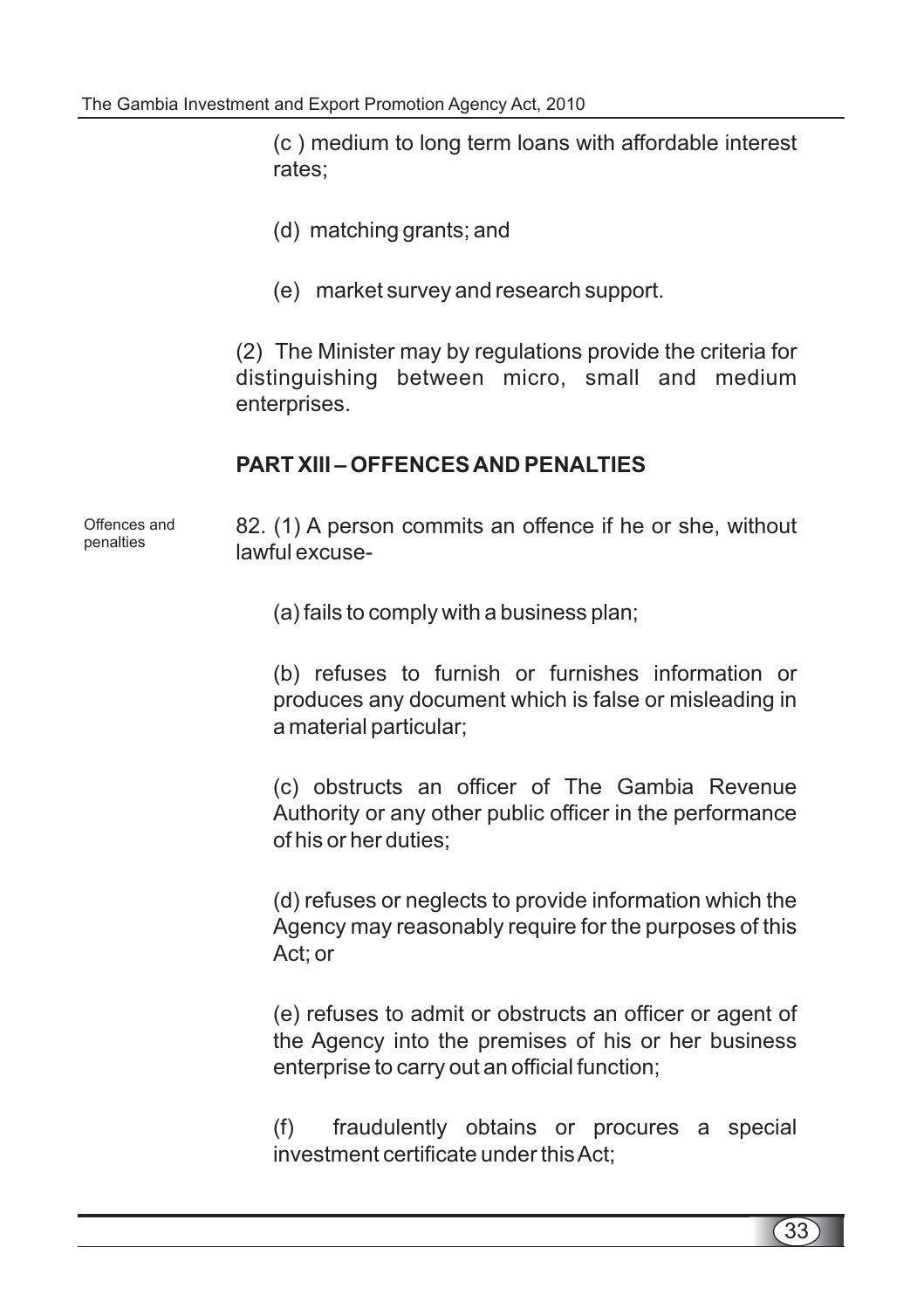(g) fraudulently makes or cause to be made a forged document;

- (h) aids and abets the commission of an offence; or
- (i) contravenes a provision of this Act or regulations made under it.

(2) A person who commits an offence under subsection (1) is liable on conviction-

(a) in the case of paragraph  $(a)$ ,  $(b)$ ,  $(c)$ ,  $(d)$ , or  $(e)$  to a fine of not less than five thousand dalasis or to imprisonment for a term of not less than six months or to both the fine and imprisonment;

(b) in the case of paragraph  $(f)$ ,  $(g)$ ,  $(h)$  or  $(l)$ , to a fine of not less than ten thousand dalasis or imprisonment for a term of not less than one year or to both the fine and imprisonment; and

(c) in the case of a body corporate to a fine of not less than thirty thousand dalasis.

(3) if a body corporate commits and offence against this Act, every Director or other person concerned in the management of the body corporate commits the offence unless that person proves that-

(a) the offence was committed without his or her consent or connivance; and

(b) he or she exercised all such diligence to prevent the commission of the offence as ought to have been exercised by him or her having regard to the nature of his or her function in that capacity and to all the circumstances.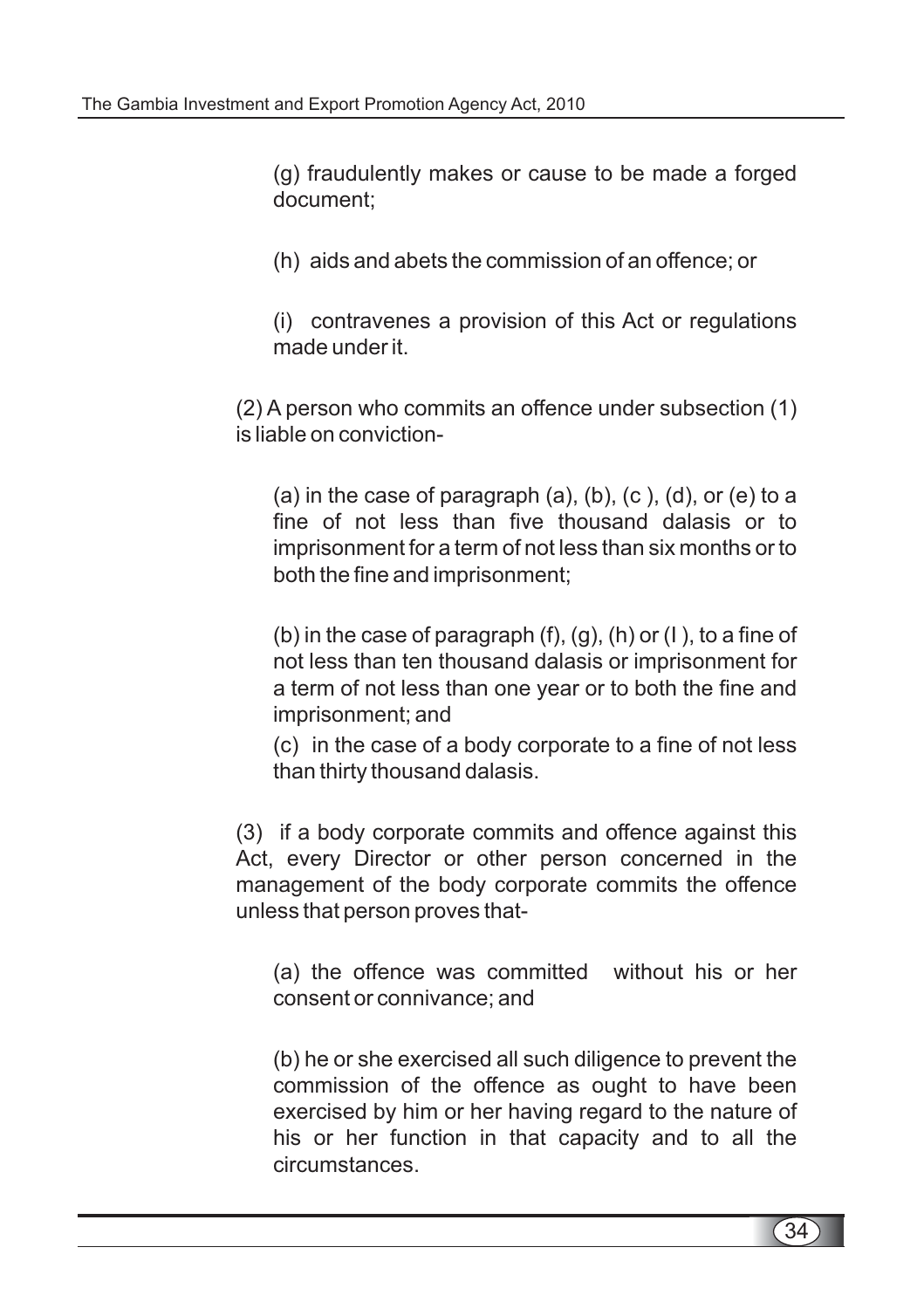## **PART XIV – MISCELLANEOUS**

| Inconsistency<br>among laws | 83. In the case of inconsistency or conflict between this Act<br>and any other Act, the provisions of the Act most favorable<br>to the investor shall prevail.                                                                                 |  |
|-----------------------------|------------------------------------------------------------------------------------------------------------------------------------------------------------------------------------------------------------------------------------------------|--|
| Regulations                 | 84. The Minister may, on the advice of the Agency make<br>regulations for the better implementation of this Act.                                                                                                                               |  |
| Repeal                      | 85. The Gambia Investment Promotion Act, 2001, and the<br>Gambia Free Zones Act, 2001 are repealed.                                                                                                                                            |  |
| Savings and<br>Transitions  | 86. As from the commencement of this Act-                                                                                                                                                                                                      |  |
|                             | (a) the rights, assets, funds and liabilities of the<br>dissolved Agency, existing immediately before the<br>commencement of this Act are transferred to the<br>Agency established under this Act;                                             |  |
|                             | (b) an action, order, a proceeding, or judgment pending<br>immediately before the commencement of this Act to<br>which the former Agency was a party, may be continued<br>and enforced by or against the Agency established<br>under this Act; |  |
|                             | (c) the purchases and acquisitions made under the<br>repealed Acts are considered to have been made under<br>this Act;                                                                                                                         |  |
|                             | (d) a license, permit, certificate, or any other<br>authorization issued under the repealed Acts is<br>considered to be issued under this Act;                                                                                                 |  |
|                             | (e) the regulations, orders, by-laws or notices made or<br>issued under the repealed Acts and the Schedule to<br>those Acts in so far as they are not inconsistent with this                                                                   |  |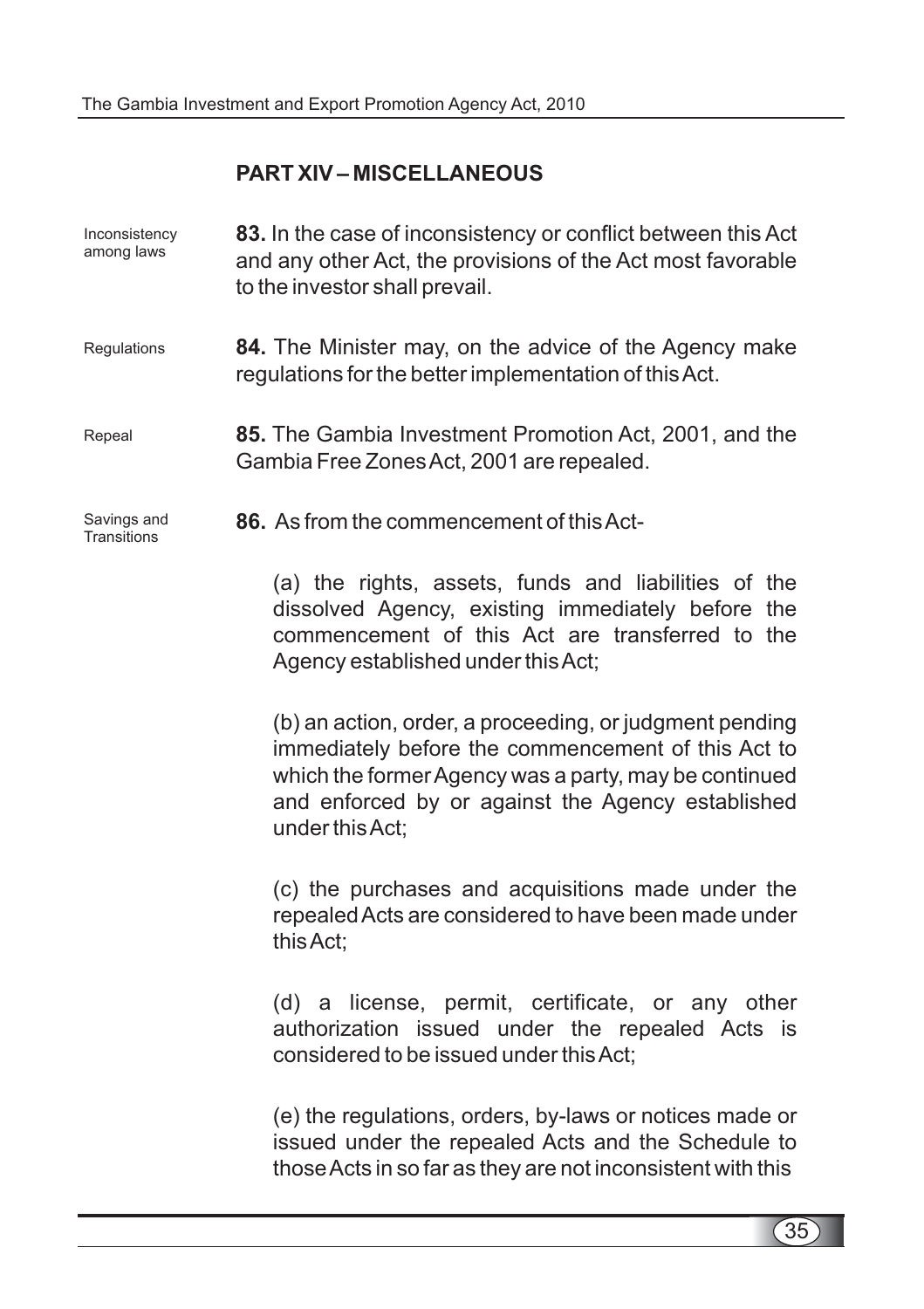Act, shall remain in force until they elapse or are revoked;

(f) an application made under the repealed Acts and wholly or partly heard by the dissolved Board when this Act comes into force is considered to have been made under thisAct;

(g) where a period of time specified in the repealedActs is current at this Act's commencement, the Act has effect as if the provision corresponding to that enactment had been in force when that period began to run.

## **SCHEDULE I -**

**Priority sectors** (sections 61, 62, 63 and 64)

- Agriculture -All crops; **1.** -diary production, poultry and meat Processing; floriculture and horticulture; **-** Agro- processing and agri-business **-** (production and marketing of agricultural inputs) -tannery;
- aquaculture: fish and shrimps farming; - fishing and fish processing at industrial level. **2.**
- Eco-tourism: national heritage; **3.**

-up-country tourism: motels, tourist camps, sport fishing, river sports or cruising;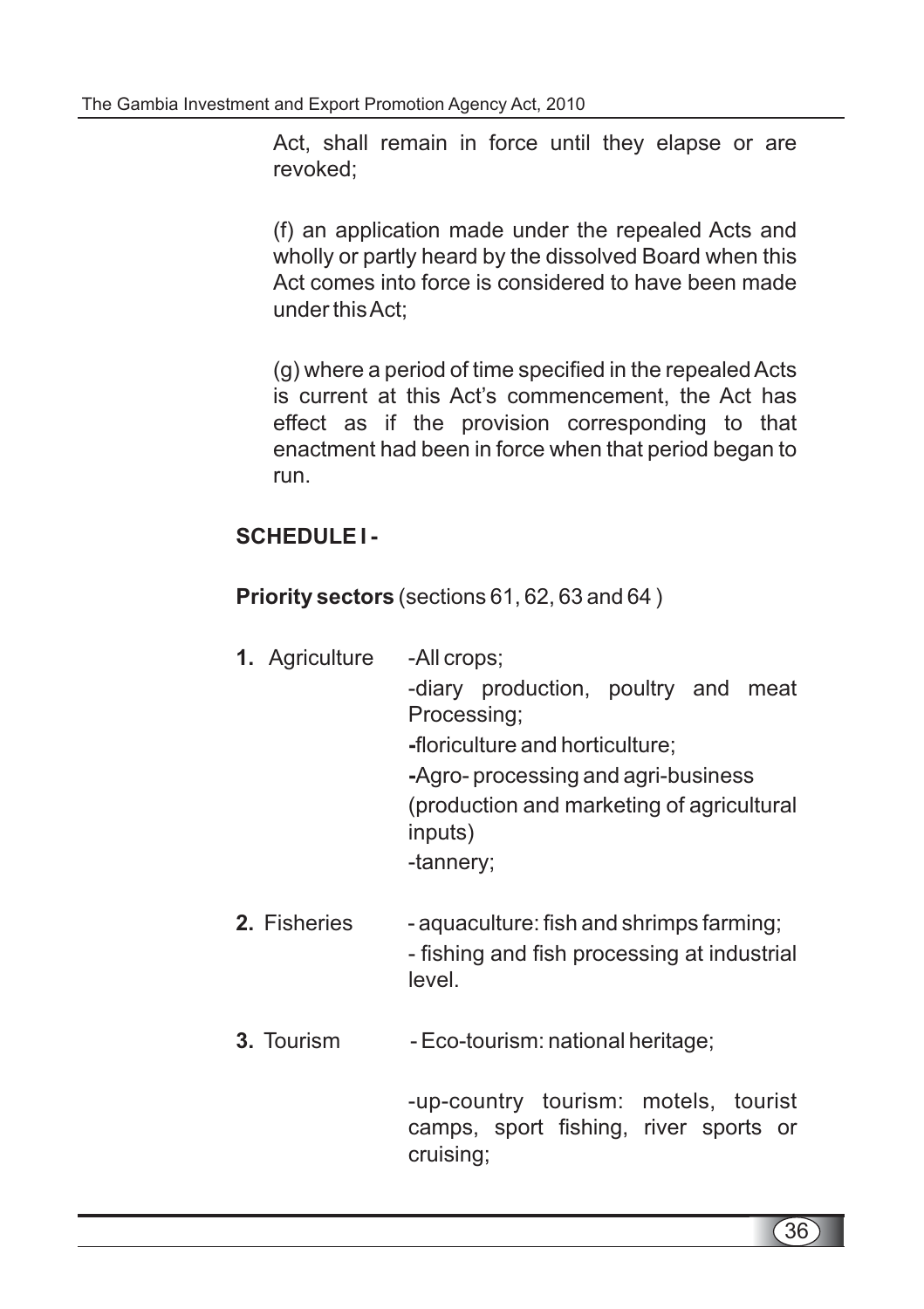**-** development of 4 and 5 star hotels, integrated resorts and marinas;

**4.** - development of private or community forest parks or agro- forestry plantations;

> -forestry production and transformation; wood, timber or logs and or non – wood, products (nuts, honey etc.) and wild fruits preservation;

-Briquetting (saw dust)

| 5. Manufacturing         | - assembling and packaging;<br>- processing<br>- foundry and forging;<br>- light pharmaceuticals and cosmetics. |
|--------------------------|-----------------------------------------------------------------------------------------------------------------|
| 6. Energy                | - electricity generation, transmission and<br>distribution;                                                     |
|                          | - renewable energy sources : solar, wind,<br>hydro and biochemical energies;                                    |
|                          | - liquified Petroleum Gases.                                                                                    |
| <b>7. Other Services</b> | -health and veterinary clinics;                                                                                 |
|                          | - river and air transportation and cargo<br>services;                                                           |
|                          | - information communication technology<br>except GSMs.                                                          |
|                          |                                                                                                                 |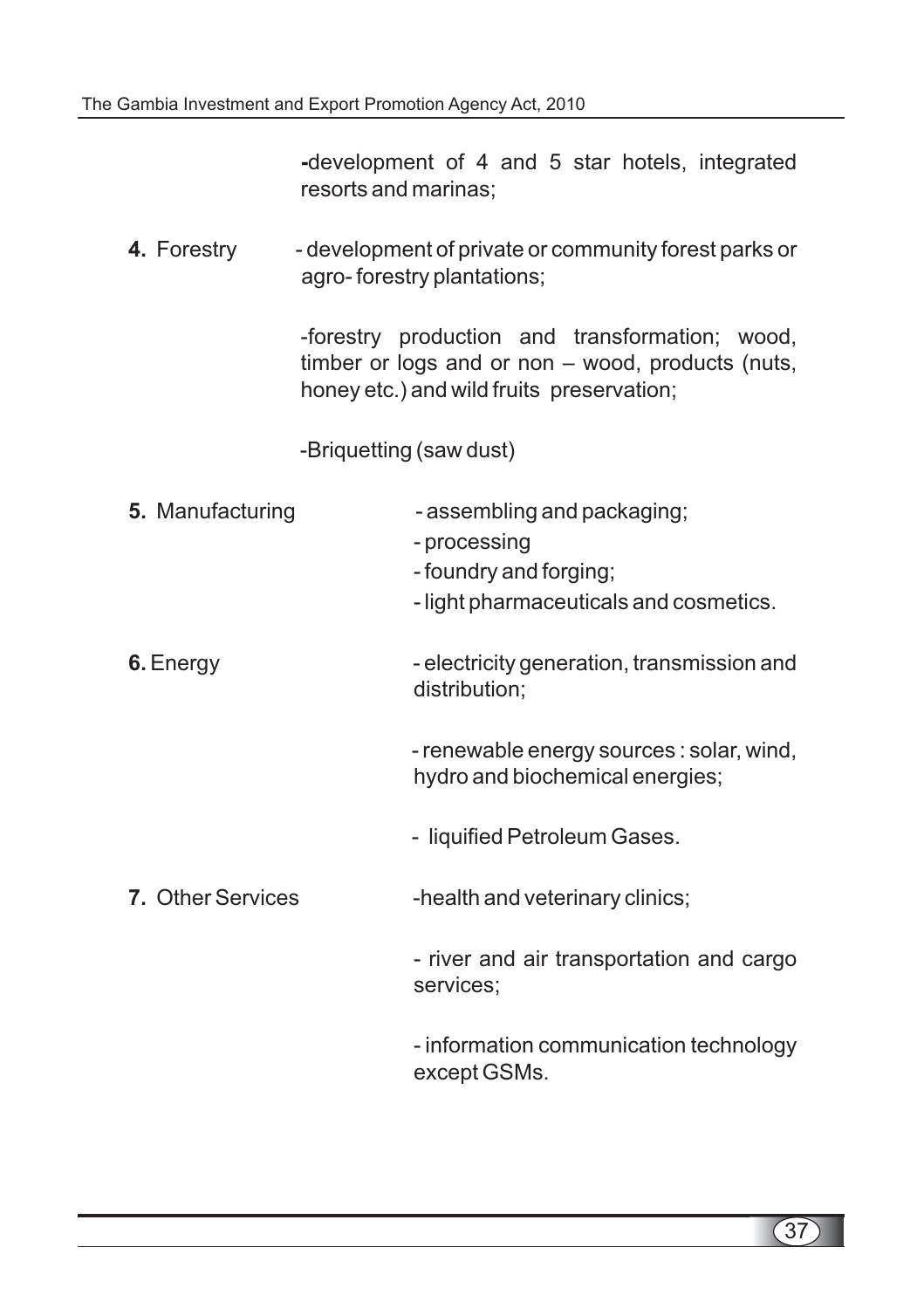| 8. Mineral Exploration<br>and Exploitation | - petroleum exploration as defined in the<br>petroleum Act;                        |
|--------------------------------------------|------------------------------------------------------------------------------------|
|                                            | -mining of precious stones and others as<br>defined in the Mines and Quarries Act. |
| <b>9. Financial services</b>               | - investment banks<br>-housing finance institutions                                |

**SCHEDULE II** (Sections 61, 62, 63 and 64)

## **List of priority areas eligible for investment incentives**

-Western Region (Foni, Kombo East and Kombo Central except the town of Brikama)

-Lower River Region

-North Bank Region

-Central River Region

-Upper River Region